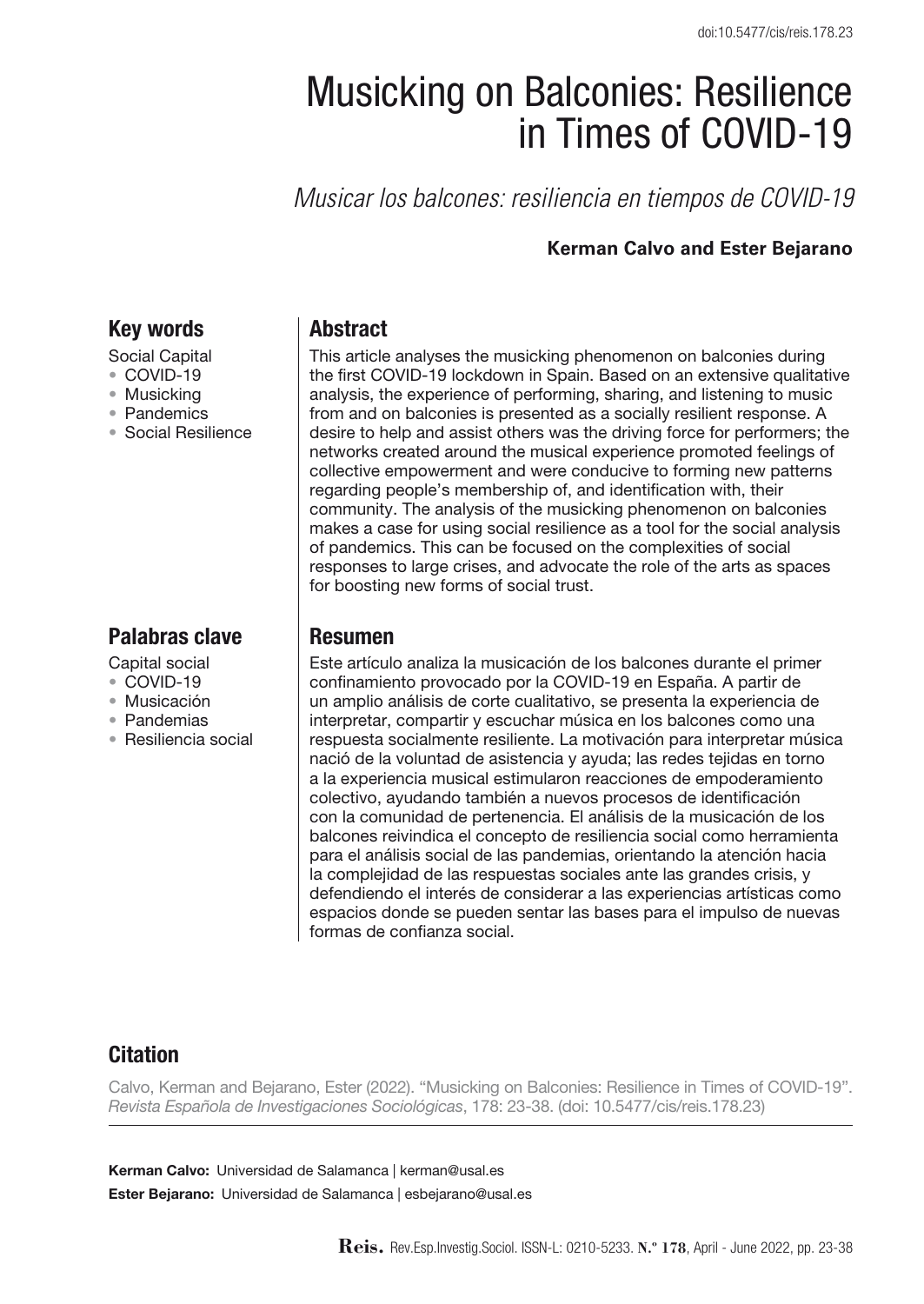# INTRODUCTION<sup>1</sup>

This article analyses the music played on balconies during the first weeks of the first COVID-19 lockdown in Spain between March and June 2020. It focuses on the motivations for a practice that will be defined as "musicking" on the balconies. The sociology of music suggests that any musical phenomenon should be considered to be a relational social practice (DeNora, 2000; Small, 1999; see also Noya, Val and Muntanyola, 2014). The creation and enjoyment of music can be seen as a social action that encourages multiple responses, from the creation of exchange and collaboration networks (Becker, 2008) to the strengthening of identity bonds (Stokes, 1997). Music performances from balconies during the lockdown period were sometimes clearly professional, but in many other cases they were offered by musicians who would rarely have chosen to perform their music in public. This can be analysed as a collective practice in which artistic performance and listening took on a dimension of social practice, with aims and consequences that transcended those involved. The mass rounds of applause for the work of health workers began on 14 March 2020. From then on, balconies became platforms for enacting a myriad of everyday forms of leisure, socialisation, and intergenerational solidarity practices, which also included calls for political protest. A lot of music was played from balconies. The phenomenon began in Wuhan (China), where the residents chanted Wuhan, Jiāyóu (Wuhan, move on). Wuhan was the epicentre of the pandemic and had been in lockdown since 23 January. It then spread to Italy, followed by Spain, and then by many other countries. In Spain, people started singing, performing,

<sup>1</sup> The authors are particularly grateful for the very valuable comments and suggestions provided by Mikolaj Staneck, as well as those received from Josep Lobera, Jesús Rivera, Modesto Escobar and Amparo Lasén. The contributions of the two anonymous reviewers are also gratefully acknowledged.

or DJing music from balconies as early as 15 March. The daily practice of performing different types of music "after the applause", always at the same time, and was generally perceived in a very positive light, although there were also some negative reactions from people who objected to the invasion of their privacy.

Studying musicking on balconies makes it possible to address the complexity of collective reactions to major disasters, a question of great importance which however has generated little attention in the social sciences to date. Examining the phenomenon of musicking on balconies is proposed here as an expression of social resilience, a multidisciplinary concept which, in its social dimension, aims to describe community reactions that combine resilience with various strategies for returning to life as it was before a major crisis. The analysis of musicking on balconies will confirm the value of connectivity as a central element of resilient responses. Social resilience, however, is also an effort linked to empowerment and to developing a sense of collective identity, where communities of belonging are created and recreated based on multiple references.

This article is organised as follows. Theoretical issues are addressed first, by presenting social resilience as a suitable framework for studying social reactions to major crises, and the ability of the musical experience to be the backbone of resilient responses. The analysis is based on more than 40 interviews with performers conducted between 25 March and 13 April 2020, supplemented by the analysis of media coverage of the phenomenon. The next section contains the profiles of the performers and shows the role of social motivations in sharing music from balconies. The role of balcony musicking in promoting social connectivity is then discussed; the link between balcony musicking and a sense of collective empowerment and new dynamics of collective identification is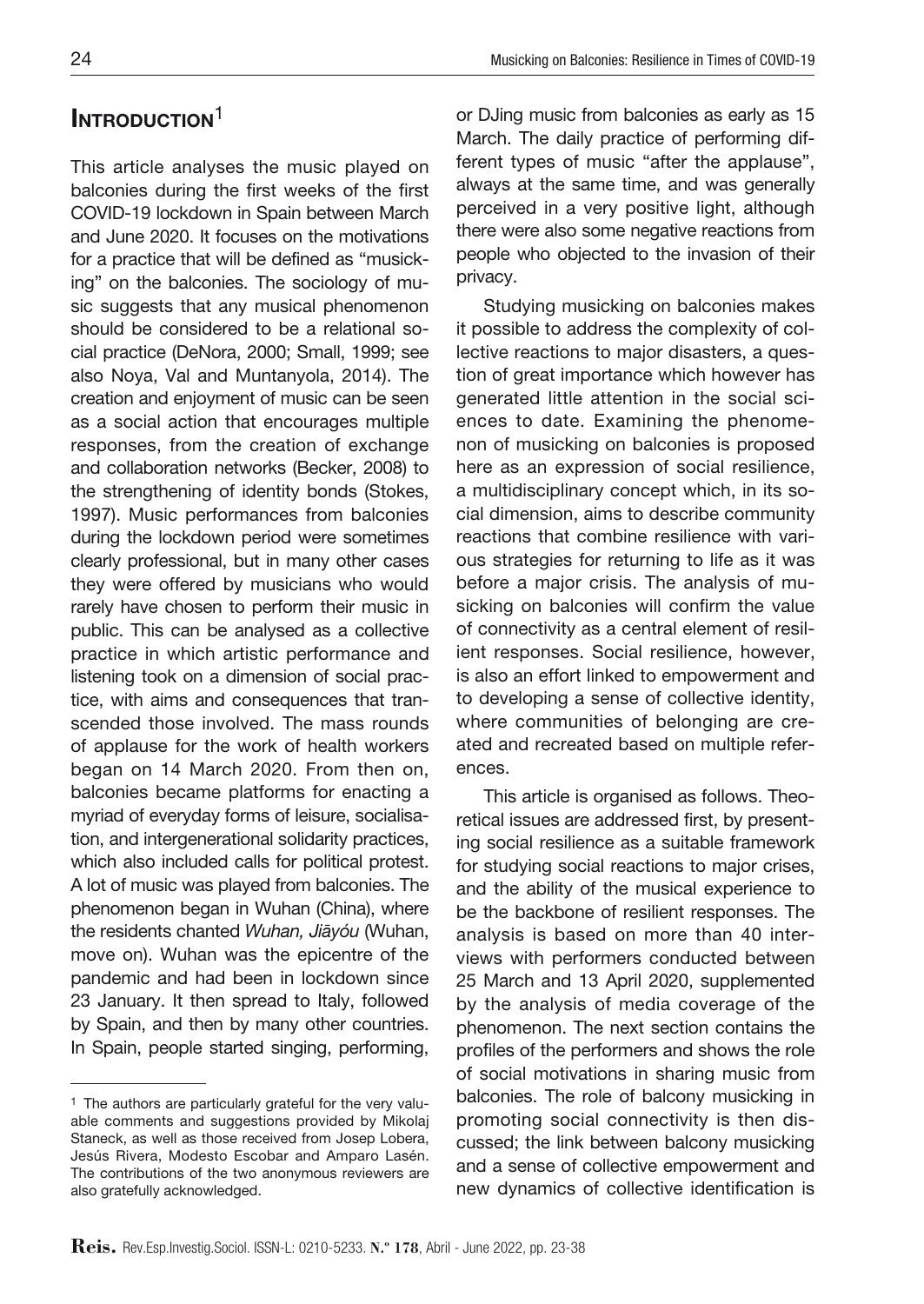also considered. The last section addresses some final considerations.

#### Crisis and social resilience

Rooted in psychology studies on individual ways of coping with adversity, various literatures have presented social resilience as a resource, the collective ability of a neighbourhood or a group living in a certain place that has suffered different tragedies, such as natural disasters (Cutter *et al*., 2008); the concept also applies to the continued dynamics of exclusion, discrimination, and cultural and political harassment (Fleming and Ledogar, 2008, for example). Resilience relies on the willingness of groups to weave networks of mutual support and exchange, networks that will enable them not only to resist, but also to recover and return to the pre-crisis situation (Kirmayer *et al.*, 2009: 63). Examples of social resilience include practices associated with the dissemination of information among neighbours during major disasters, the creation of stable platforms for comfort and bereavement support, the setting up of time and food banks, as well as the establishment of more or less formal structures for the coordination of the most urgent responses to disasters. The study of collective responses to the COVID-19 pandemic lockdowns helps to correct the bias in much of the literature on natural disasters and community intervention, which has focused on efforts to ensure immediate survival. Less attention has been paid to responses to the problems of anxiety, fear and uncertainty caused by major disasters, which often affect the most vulnerable groups, such as children, the elderly, and people with special needs (Qiu *et al*., 2017; Honigsbaum, 2010). Specific responses are required to address these issues.

The concept of social resilience needs yet further clarification. Vague definitions abound in the literature which make an am-

biguous distinction between resilience and "mere" forms of resistance, and haphazardly suggests additional components to qualify a response as resilient (vision of the future, capacity to overcome and improve, collective creation, etc.). It is the aim of this article to contribute to a better understanding of social resilience, as will be discussed in the next section. However, all studies have recognised that the "connecting" role is a key element, pointing to an interesting association between the ideas of resilience and social capital, a relationship that could operate in two directions: communities with higher stocks of social capital will be the most resilient communities, but resilient practices can also generate new social capital, as suggested in this article. This may influence, for example, the pressure to comply with instructions set by health authorities (Elstow, 2013), but also the commitment to care for vulnerable people who live in the same building as you. Social capital studies have shown that the effort for connectivity takes place at different levels, depending on the scope for action of the connecting effort (e.g., Aldrich and Meyer, 2015). The distinctions in relation to the types of social capital can serve as a starting point for the analysis of the connectivity promoted by musicking on balconies. In this sense, a triple distinction will be used in this article between bonding connectivity*,* which appeals to the most immediate and close social relations; bridging connectivity, which generates permanent connections with discernible communities in terms of geography or identity; and, linking connectivity*,* where calls for interconnection are formulated in very general terms, without providing any clearly defined addressees.

#### **MUSICKING RESILIENCE**

Participation in musical experiences can generate social interactions that are more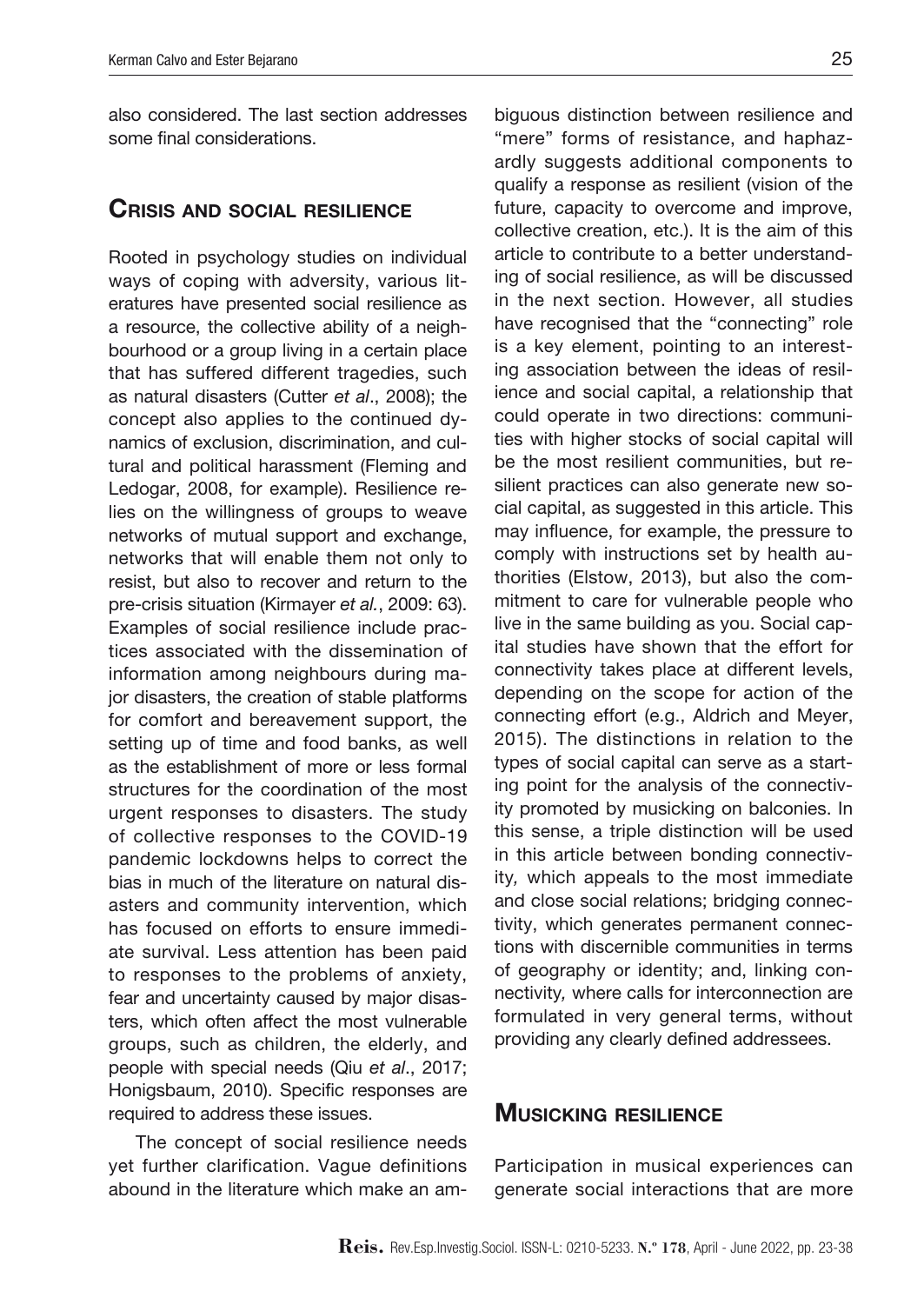or less permanent, more or less intentional, either on the basis of shared artistic tastes, or on the basis of participation in the values and emotions represented by the sound experience (Stige, 2017; Batt-Rawden and DeNora, 2005; DeNora, 2000, 2003; Forman, 2002; Gomat and Hennion, 1999). Small (1999) formulated an invitation to transmute music from a noun to a verb (*musicking*), an operation that called for understanding musical events as examples of cooperative social action where relationships with other people and with the physical environment become as important as the sound product itself. In this way music becomes a collective and regulatory device that can potentially organise and coordinate individuals with very different characteristics; ultimately, it can be a resource for giving social situations a sense of purpose, something which helps people to "tune into an ongoing situation" (DeNora, 2000: 13).

Two mechanisms play a prominent role in the link between music and behaviour. One is "infrastructure", a concept imported from studies on solidarity and collaborative collective action (Kouki, 2021), which refers to the set of organisational and relational practices that emerge around a musical experience and can influence disposition towards cooperation. The literature has offered multiple examples of how music provides opportunities for interaction, with consequences that transcend the musical fact and have an impact on the consolidation of subcultures (Becker, 2008; Hedbidge, 1979; Brown, 2004, among many others), as well as in the development of collective action dynamics, as in the case of the civil rights movement in the United States (Ward, 1998; see also Moore and Roberts, 2009). The other mechanism involves emotions, which also need to be considered. Periods of collective trauma such as that caused by COVID-19 trigger highly emotional responses, which accelerate "structural calibration" and cultural changes in almost every context (Demertzis and Eyerman, 2020: 445). According to Wuthnow (2010), most societies deal with major crises such as pandemics, as great practical exercises, where problems are dealt with progressively and collective narratives become markedly important as a mechanism for managing problems and solutions (see also Jacobsen, 2018; Cohn Jr., 2018). Participation in artistic activities contributes to the development of these stories: the arts in general, and music in particular, encourage processes of collective imagination where communities are created and recreated in narratives. These enhance cohesion, and therefore tend to neutralise divisive elements such as political or ideological differences (Vaart, 2018; Brice and Fernández, 2017; Anwar, 2011). In other words, music fosters the creation of emotional communities (Bericat, 2016), spaces where the reproduction and transmission of emotions cement new trust relationships. The emotions associated with music forge bonds based on shifting combinations of memory, identity, and expectations about the future, in sequences where the individual finds new ways around the barriers of mistrust (Eyerman, 2002; Eyerman and Jamison, 1998). In short, the enjoyment of music during lockdown operated as a powerful emotional driver, with consequences both for individual experiences of anxiety and stress, and for a disposition towards paying attention to shared problems (Centeno *et al.*, 2021).

The extent to which the musicking phenomenon on balconies stimulated connectivity will be illustrated below. The desire to build solidarity and support networks to a large extent explains the decision to perform music from windows and balconies. This desire established links with family members, neighbours, and society as a whole. Additionally, the analysis of mu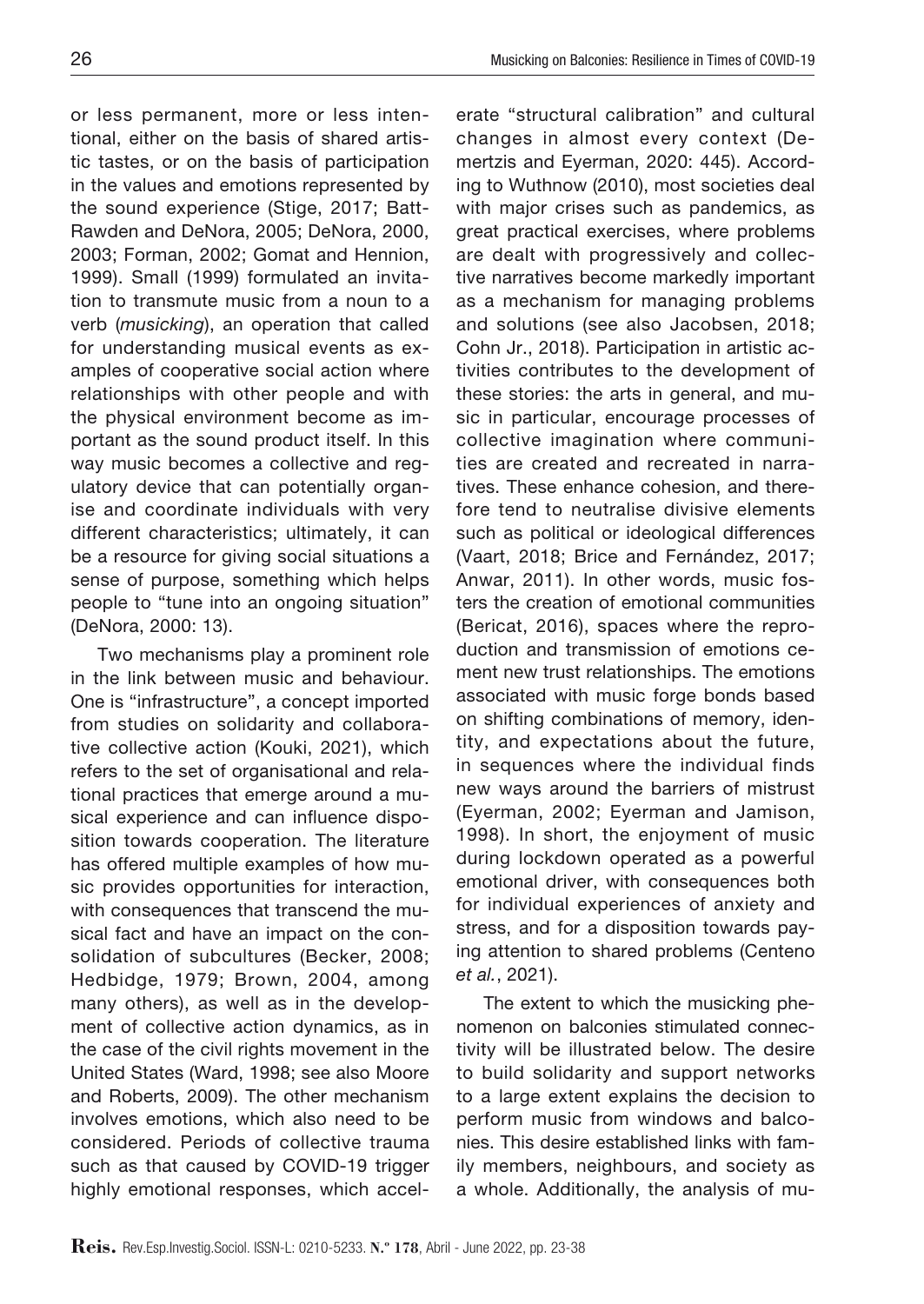sicking on balconies illustrates the existence of two elements that complement the disposition towards connectivity, and give a sense of purpose to resilient responses. There is an "agency-based*"* element, associated with discourses that demonstrated a will to recover, an action associated with the group's innate capacities. There is also an "identity-based*"* element*,* associated with promoting feelings of collective identification, often in relation with pre-existing territorial identities. The combination of the three elements (connecting, agency-based, and identity-based) means that social resilience can be envisaged as an interactive and complex process; one in which progressive connectivity fosters relationships of trust that lead to new narratives about the capacities of the group to which one belongs. Participation in these dynamics enables the group not only to weather the storm in the short term, but also motivates it to work towards returning to life as it was before the crisis.

# **METHODOLOGY**

This article is based on data collected from 42 semi-structured interviews with people who performed or played music from their balconies and windows in March and April 2020. The interviews resulted in more than 30 hours of transcription. A large volume of local press material was also analysed in search of examples of musicking. Interviews were conducted by telephone or videoconference. Appeals on social networks (Facebook, Instagram and Twitter) were used, and the sample was expanded based on the information obtained from the first people interviewed. This resulted in a list of 150 people who had played music on the balconies during the lockdown. The analysis follows the guiding principles of grounded theory, where inductive categories were constructed that summarised

a complex dataset (Trinidad, Carrero and Soriano, 2006). A coding structure for the material carried out autonomously by each of the two authors of the article (based on the first 30 interviews) was used as a starting point. The first coding structure was cross-checked, and a system of categories was generated that identified the three major areas of analysis: firstly, the specific details of the performers' profiles; secondly, the set of motivations for engaging in musicking; and finally, the narratives deployed to bring a sense of purpose to this practice. The system of categories that made it possible to explore these three spaces was successively applied to the remaining interviews, until a point of perceived theoretical saturation that suggested that the data collection process should end. The remaining sections of this article summarise the lessons learned in the three areas of analysis.

The sample undoubtedly had some limitations. For example, the sample was skewed towards informants with social media profiles. Nevertheless, the strength and originality of the data obtained can be defended for two reasons. Firstly, the large sample size incorporated a volume of participants recognised as being sufficient in qualitative studies. Secondly, the study was conducted at the same time as the phenomenon was taking place; this, to a large extent, attenuated the problem of representing past events on the basis of present experiences. In the case of musicking on balconies, given the way the pandemic progressed, in particular, the very high number of people who died of COVID-19 on a daily basis, some informants might have retrospectively represented the music on the balconies perhaps as an act of disrespect, an act that failed to take into account the suffering of many families (which was not seen in this way at the time when the balcony and window performances began).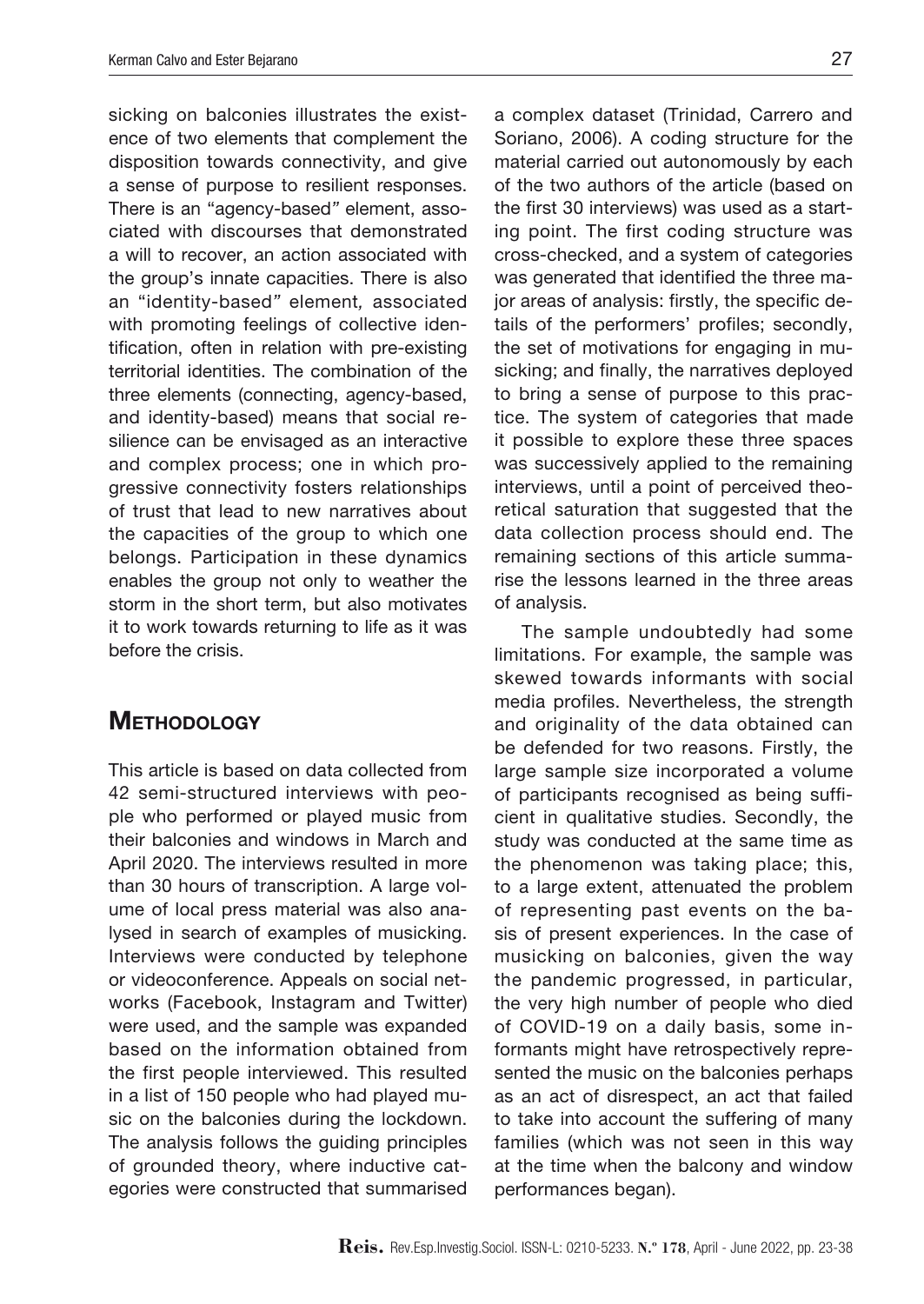A further comment on the normative stance guiding this research is in order. Pandemics are sensitive research topics (Lee, 1993: 4). For this reason, access to informants was approached on the basis of the principles of trust, responsibility, and reciprocity (McCosker, Barnard and Gerber, 2001). Without prior knowledge of the circumstances in which the lockdown was experienced, the interviewees were invited to speak in an atmosphere of trust, and interviewers frequently offered the opportunity to stop the interviews. Any practice that might lead the interviewee to suspect that the motivations expressed to justify musicking were being mistrusted was eradicated. Questions that might suggest that that the performers' technical skill or expertise was being questioned were also avoided. To honour the principle of reciprocity, participants were offered copies of the results of this research, as well as any other assistance they might need to understand the social dimension of the pandemic.

# Who engaged in musicking on balconies?

The examples of musicking on balconies varied according to the context, and also as the lockdown became extended. The range of performers widened as the music played roles increasingly tailored to local anniversaries or celebrations, national events, or neighbours' requests. The repertoire was adjusted to each context, reflecting the performers' own expertise, but also in a search for melodies that could "lift people's spirits", "make kids stay and listen", or "allow others to forget the hardship of lockdown". Many classical and regional music performers saw this as an opportunity to promote melodies and sounds that were normally less popular among the mainstream public. The length of the lockdown period inspired some occasional experimentation, such as the performance of the song *Resistiré* using regional instruments. Sometimes the phenomenon found the backing of civic organisations or local institutions, such as the *Getxo* Town Council, which organised a balcony competition ("Getxoko balkoiak - Balcones de Getxo"), or the *Peña Flamenca Castreña*, which organised a contest of Saetas on balconies ("Concurso de Saetas en los Balcones"). The analysis of the sample of participants used here made it possible identify four performer profiles (Table 1). This was complemented by the observation of the phenomenon of musicking on balconies as it was presented in the media and on social media.

Table 1. *Performers' Profile*

|                         | Men | Women | Total |
|-------------------------|-----|-------|-------|
| DJs                     |     |       |       |
| Professional performers | 4   | З     |       |
| Amateur performers      | 9   | 5     | 14    |
| Teachers                | 5   | 9     | 14    |
| Total                   | 25  | 17    | 42    |
|                         |     |       |       |

*Source:* Own elaboration.

DJs are the first group identified in Table 1. A willingness to entertain was their hallmark: "DJing is not just about choosing a few tunes. It is about generating shared moods; it's about understanding the feelings of a group of people and directing them to a better place" (Brewster and Broughton, 2014: 4). The DJs (a profession that is generally highly masculinised) took a decidedly playful approach, with a less intense discourse in terms of community connectivity or collective resistance. They organised long sessions, sometimes lasting close to an hour (performances among the rest of the groups did not exceed 15 minutes), and in many cases were linked to neighbour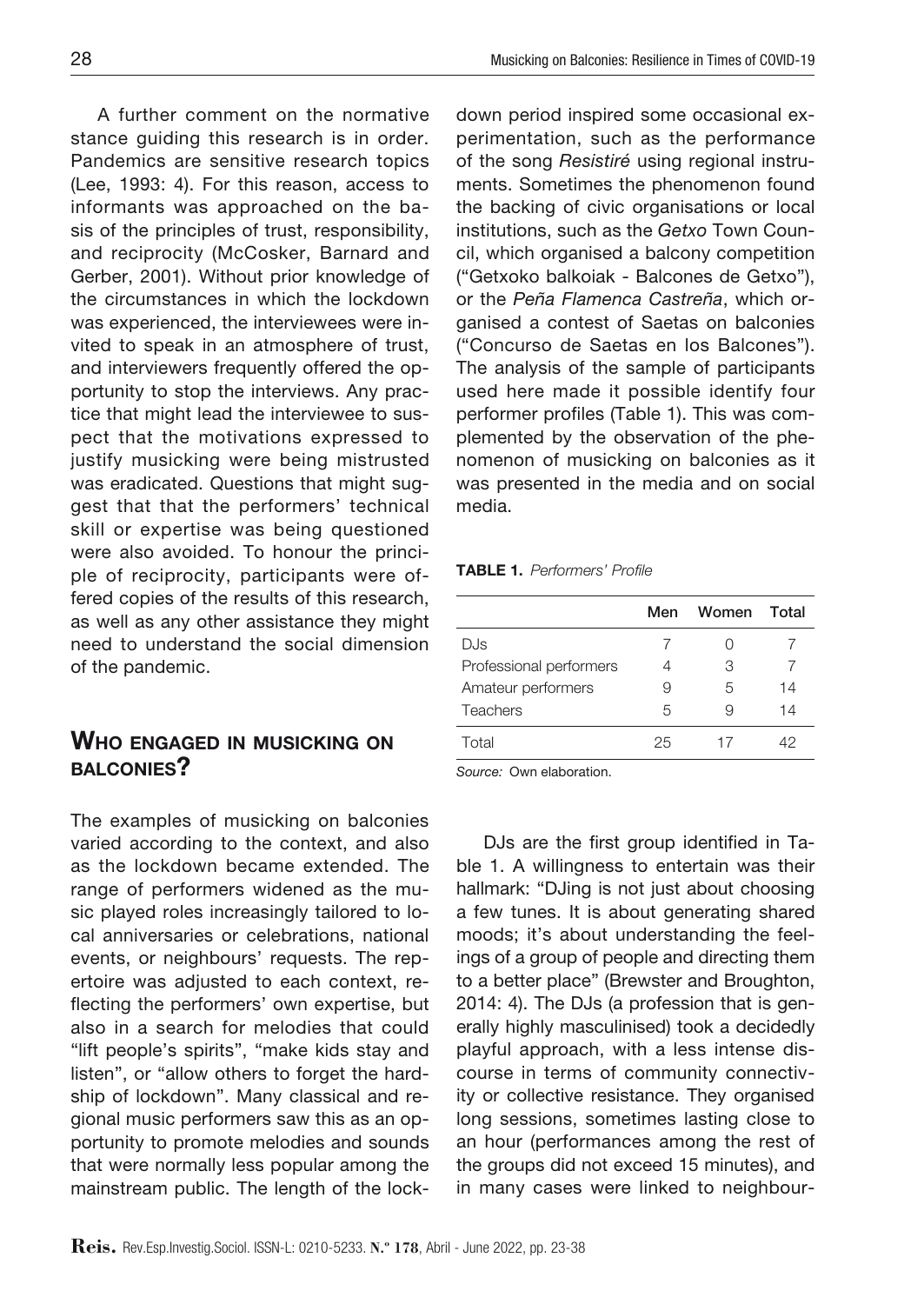hood and family celebrations (birthdays and other anniversaries). More decisively than the other groups, the DJs incorporated a performative element, using spotlights, and projectors. This group was particularly attentive to social media: "I am quite active in social media, the information I have on the social media has changed a lot from how I used them before and it has now changed completely" (I. 4); and,

I've gone from having a hundred or so people to having a thousand or so followers [...] the social media were on fire, I thought I was doing it more for people in my environment, for those 200 or 300 people and that it would stay there [...] I'm not thinking about being famous or anything, I don't want that at all (I. 1).

The group of professional musicians included performers with levels of artistic skill that enable them to work in music professionally. These included professional lyrical singers, members of symphony orchestras and municipal bands, and also performers of musical genres with a wide following among the general public. The sample used here includes some very well-known musicians. Both professional and amateur musicians emphasised that their decisions were spontaneous. For the most part, performers did not perceive their music to be emulating what was already happening in Italy. On the contrary, the performance of these rituals was a spontaneous, unplanned, "visceral" reaction, which was "the result of the moment"; in the words of one musician who was interviewed:

Yes, I had seen some videos, but I didn't realise they were doing it first in Italy [...] there were other people here in Zamora who were band musicians one day [...] as for us, it was because we thought, if a neighbour plays the anthem on the loudspeaker and people give them a round of applause, why don't we try to do it ourselves? (I. 34).

The professional musicians who engaged in musicking invited neighbours and

followers in social media to suggest pieces for future performances more often than non-professionals:

It is impressive, the most beautiful thing there can be, because most people don't know opera or the lyrical genre, they don't know what a voice is like that is live, not amplified, not processed; the first day was spectacular because no one expected it and now they are already asking me for songs (I. 18).

This groups justified their musical practice as a general defence of the social value of culture and the arts. As a professional soprano pointed out:

it is a time when my neighbours go out, listen to live music, and I showcase this type of music which is neglected in this society, I believe that this music is showcased when I go out and do it for a little while (I. 38).

An instrumental performer with a recognised career in Galician traditional music also argued:

as culture is not valued in this country, people should see that culture should be supported [...] we artists have a job that is very precarious, that is on the tightrope, and then when all this is over, let's see if they return to the theatres, to consume culture in whatever form it takes (I. 19).

The third group were non-professional musicians, students of wind instruments, people with rudimentary knowledge of guitar playing, pianists and amateur singers, who paid little attention to "artistic" recognition or being valued. On the contrary, they saw their performances (presented as "spontaneous", "natural" and "friendly") as being social in nature: they were intended to "entertain", "break the silence", and "send the message that we are not alone". A parallel could be drawn between this group and the "folk artists" defined by Becker (2008: 284) as people who perform "work done by ordinary people in the course of their ordinary lives", who engaged in this task to help others. Most of these performers opted for simplic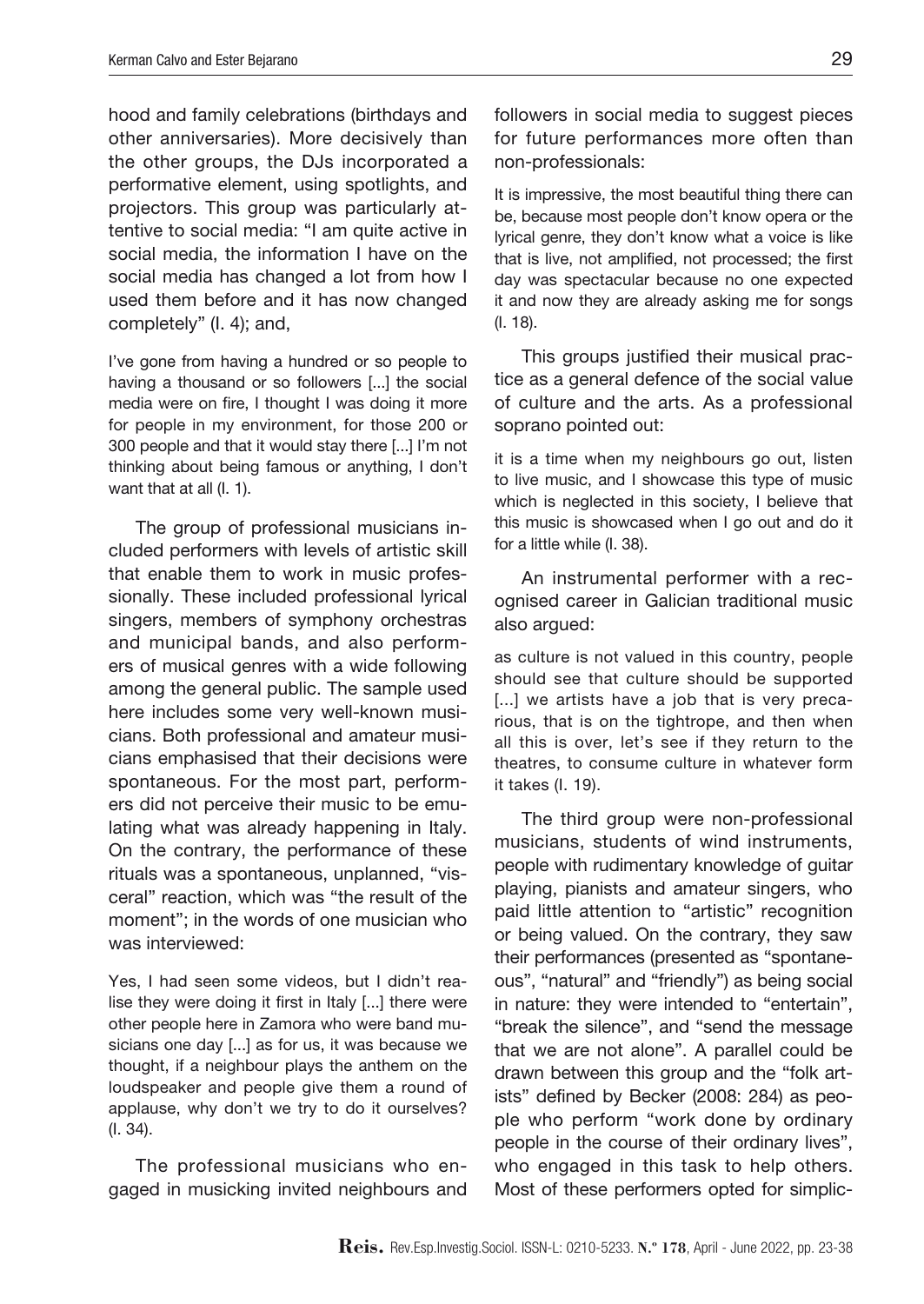ity in how they staged their performances: "I'm ashamed that it's something theatricalised, it's a natural thing that we do as a kind of community shared yard" (I. 8). Statements of this kind suggest a determined effort to separate musicking from social recognition, going to extreme practices, such as singing in the dark: "I always sing with the lights off, because I'm not looking for popularity or followers or anything else, I'm looking to entertain these people a little" (I. 19).

The last group refers to music teachers. In an apparent acceptance of Becker's (2008) postulates on the tensions between "arts" and "crafts", many of these music teaching professionals shy away from the label of "musicians", preferring terms that emphasise their teaching work. This was also a group with complex motivations, who mixed the desire to continue their teaching with responses to the pressures of their own peer group. Music teachers participation in artistic activities during lockdown seems to be strongly related to the obligations associated with "viral challenges", i.e., collective challenges, launched among teachers and by teachers, which resulted in an obligation to collaborate. It is worth mentioning the initiative of the Confederation of Music Education Associations (COAEM), #musicaviral, which called for music teachers to perform a piece every day at 7 pm from their balconies or windows. It began on 15 March 2020 with a performance of the "Ode to Joy (Beethoven's Symphony No. 9)" and ended on 17 May with Rosendo's song: *Agradecido* (Grateful).

As we have seen, musicking on balconies was often the result of personal motivations that were associated either with entertainment, or the need to continue practising a musical instrument, or the desire to pay tribute to loved family members. As one interviewee pointed out,

it was Father's Day when I was starting my week off and my plan was to go home and be with my father; and the typical thing happened, that you get a bit nostalgic, so I started playing the song from "Life is beautiful", as it's about the relationship between a father and a son, I got sentimental, and it was for him (I. 5).

Motivations rarely had to do with career advancement or strengthening the performer's social media profile. However, the really interesting aspect of musicking on balconies was that there was a second group of motivations, derived from seeing artistic practice as a collective act. Narratives abounded that appealed to neighbourhood support, to collaboration towards a hopeful emotional climate, and to the social value of culture and national identity as anchors to induce a positive response to the crisis. These motivations suggest that the routine practice of sharing music from the privacy of one's home could be studied from a new perspective, one that fully incorporates this artistic experience into the context of profound social crisis and into a certain value structure. The purpose is not to detract from the sensory enjoyment of music; everything suggests that this was music played and listened to with true delight. Social analysis, however, sheds light on a dimension to be added to the observation of any artistic practice, thus showing its capacity to organise the behaviour of large social groups.

## Balconies, musicking, and social **CONNECTIVITY**

Musicking on balconies exemplifies a type of social reaction to a pandemic, where an emotional space was created while new values were being promoted and more or less stable structures of mutual assistance were established. Emotional communities around music drew forms of interconnectedness that neutralised, at least in part, the divisive impulses associated with conflicts over politics or the assessment of the authorities' responses to the advancing pan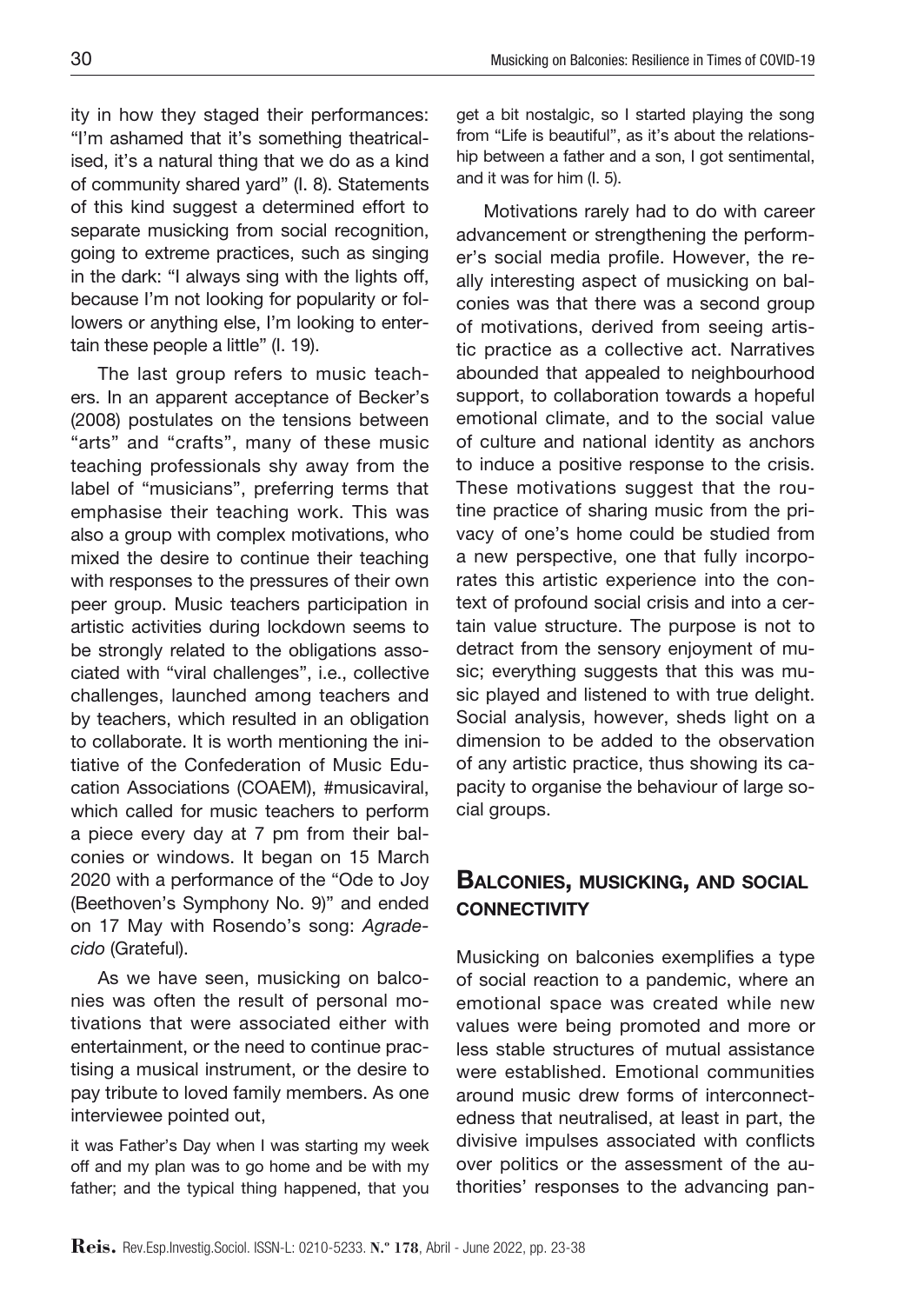demic. As discussed above, it cannot be claimed that musicking on balconies was exclusively inspired by a supportive, communal disposition. In practically all cases, a "selfish" component of the action was recognised, with motivations associated with entertainment or the performers" need to continue with their musical practice: "it is a routine that is good for me to distract myself" (I. 32); "I keep the little one entertained with the challenge of doing something every day, a song, it helps me [...]" (I. 1); performing or DJing served as a way "to escape from reality at home" (I. 36). The local Biscayan press reported the statements of a music teacher:

I teach *txistu*2, I have 17 people at different levels and Javi is learning. As we were going to not be able to have rehearsals for a while and I didn't want him to stop playing, I told him that we would have our classes from the balcony<sup>3</sup>.

The phenomenon of mucking on the balconies, however, was also inspired by a strong determination to connect with other people. The pieces performed from the balconies, initially helped to consolidate those already existing networks, where relationships were woven with family and close friends; this is the process that could be presented as bonding connectivity. The daily ritual of playing music from the balcony operated as a tool for people to bond with "their own". It also promoted a closeness that reinforced a sense of family unity in the face of the crisis, contributing to the mental health of family members and cohabitants: "The idea was to ensure that my daughters" spirits wouldn't drop, and in that way I wouldn't fall apart' (I. 3). In addition, it served as a direct opportunity to check the

<sup>2</sup> Translator's note: a "txistu" is a Basque instrument similar to a recorder or flute-a-bec, with three finger holes and a cylindrical bore.

emotional temperature of the closest family and personal networks, who in many cases enjoyed the music through the social media:

I do it as an act of generosity so that people can enjoy it with me, but there is also an element of selfishness involved, because it gives me the peace of mind to know that the people that I am in daily contact with are well (I. 36).

However, the networks of connectivity woven around the balconies transcended the closeness associated with pre-existing networks of friends and family. The music played on the balconies generated a social world of interaction between performers and their neighbours, particularly active in the case of musicians, both professionals and amateurs. As a local Basque newspaper reported in reference to a well-known local artist, "I had no intention of starting, but two neighbours asked me to do it and the truth is that I am very excited and grateful for the welcome I've had and for the messages people have sent me".

The news also reported the artists' happiness at the good response from the neighbourhood: "if I can make the lockdown more bearable for a few minutes, it's worth it"4. Therefore, there is a second level of connectivity that we could call "bridging connectivity". Performers sought to connect with neighbours whom they may not have previously met, in an interactive process in which attending the performance on a regular basis enabled new types of previously unexplored communication. There were very frequent testimonies from musicians (and some DJs as well) in which musical practice was linked to trust and solidarity; music was represented as an act of solidarity towards their environment, which was translated into specific actions focused

<sup>3</sup> [https://www.deia.eus/bizkaia/eskuinaldea/2020/03/21/](https://www.deia.eus/bizkaia/eskuinaldea/2020/03/21/txistu-rompe-monotonia-durante-tardes/1025977.html) [txistu-rompe-monotonia-durante-tardes/1025977.html,](https://www.deia.eus/bizkaia/eskuinaldea/2020/03/21/txistu-rompe-monotonia-durante-tardes/1025977.html) access 16 November, 2020.

<sup>4</sup> [https://www.diariovasco.com/tolosa-goierri/tolosa/](https://www.diariovasco.com/tolosa-goierri/tolosa/vida-musica-balcones-20200412000854-ntvo.html) [vida-musica-balcones-20200412000854-ntvo.html,](https://www.diariovasco.com/tolosa-goierri/tolosa/vida-musica-balcones-20200412000854-ntvo.html) access November 16, 2020.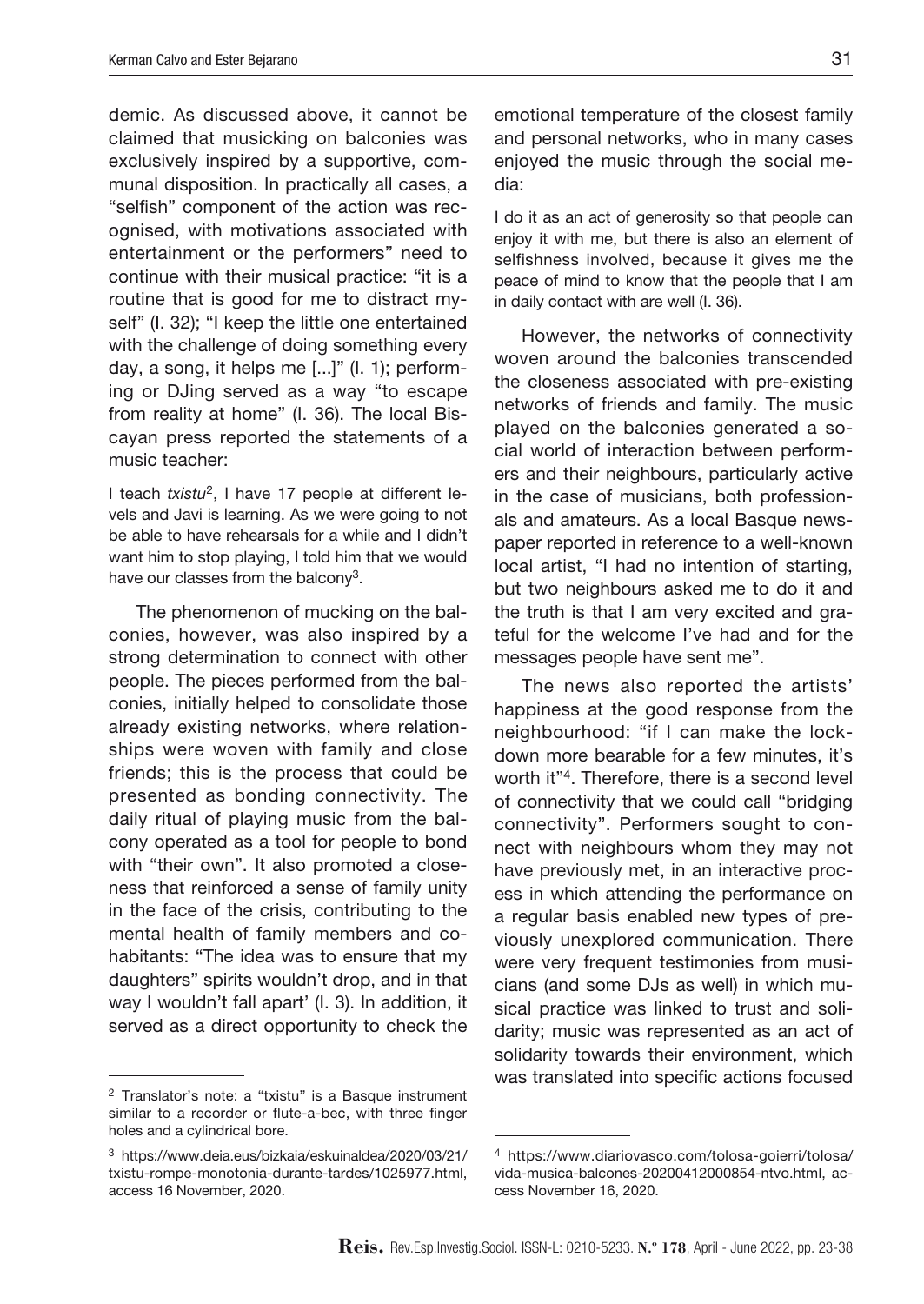on population sectors that were considered more vulnerable, children and the elderly: "Something I am good at, I will try to make the day more pleasant for children, who are the ones who can't go out, as well as for everyone else (I. 16). The "social action" (I. 8) involved in music, the "creation of links" (I. 12), was often mentioned, which revealed a communitarian tinge. Particularly in the case of amateur musicians, a critical account of the "excessive" individualisation of our societies was promoted, in which participants lamented that life in the city involves that there is hardly any relationship with one's closest neighbours: "it has been a unique experience with my neighbours, I didn't know any of them, we've even made a Whatsapp group, when you have a bad day, everyone cheers you up" (I. 17).

Someone also stated,

I even talk to people I never used to talk to before (I. 15). And again, music has made me feel more comfortable in lockdown [...] getting back in touch with music had a boomerang effect: as I did things, I got responses from people, people tell me that they get excited and it helps them emotionally, it helps them to cheer up (I. 31).

Integrating music into balconies has contributed to developing small structures of mutual help, especially in neighbourhoods with vulnerable people: "I decided to sing more than anything else because a lot of people are alone" (I. 19); or again, "this helps them to communicate with each other, so they can go out and talk and it is entertaining for them" (I. 9). After improvised concerts, neighbours had conversations and checked if anyone needed some help: "at 8 pm we meet, I play a couple of pieces and then we stay there talking about how we are doing, and the truth is that we feel good" (I. 11). Something similar sometimes happened in the run-up to the serenade, when neighbours contacted the performers to suggest songs or melodies. Many performers ended up joining WhatsApp groups, which served as stable communication platforms. As noted in the section "Coronavirus stories", hosted on the website of *diario.es*:

We are loosening up, some of us knew each other, others did not. This is how friendship begins, we give each other our phone numbers, we dictate numbers to each other. This is taking shape, we have already created a WhatsApp group, we don't hurt anyone, we respect the applause, the silences, and then we play music, which we choose every day in the group [...] Without taking away the importance of what is happening, we are there for each other<sup>5</sup>.

In short, in the habit of listening, a sense of unity and resistance was forged: "I always say that this is a boat that we are all in, they help me, and I help them" (I. 3).

Finally, it is worth mentioning a third, more general level of connectivity, which could be defined as "linking connectivity". Musicians, DJs, and sometimes music education professionals as well, sought to transcend the geographical limitations of their environment, to link music to global experiences and references. This search for connection is associated with appeals to the integrative capacity of music: "the world is thus united by music" 175 (I. 2). Particularly in the case of professional musicians, the connection took the shape of addressing the musical action to a general audience, sometimes transmuting references to family or neighbourhood into a generic appeal to "society" or "people": "considering the little we can do as puppeteers we have brought a little joy for to people a minute" (I. 8), "we do something for others" (I. 17). Musicking on balconies, in this way, adopted the more generalist function of the arts, understood as a social action that goes beyond the artist and their environment to socially transcend the artistic work

<sup>5</sup> [https://www.eldiario.es/historias-del-coronavirus/](https://www.eldiario.es/historias-del-coronavirus/confinamiento_132_6043984.html) [confinamiento\\_132\\_6043984.htm](https://www.eldiario.es/historias-del-coronavirus/confinamiento_132_6043984.html)l, access November 16, 2020.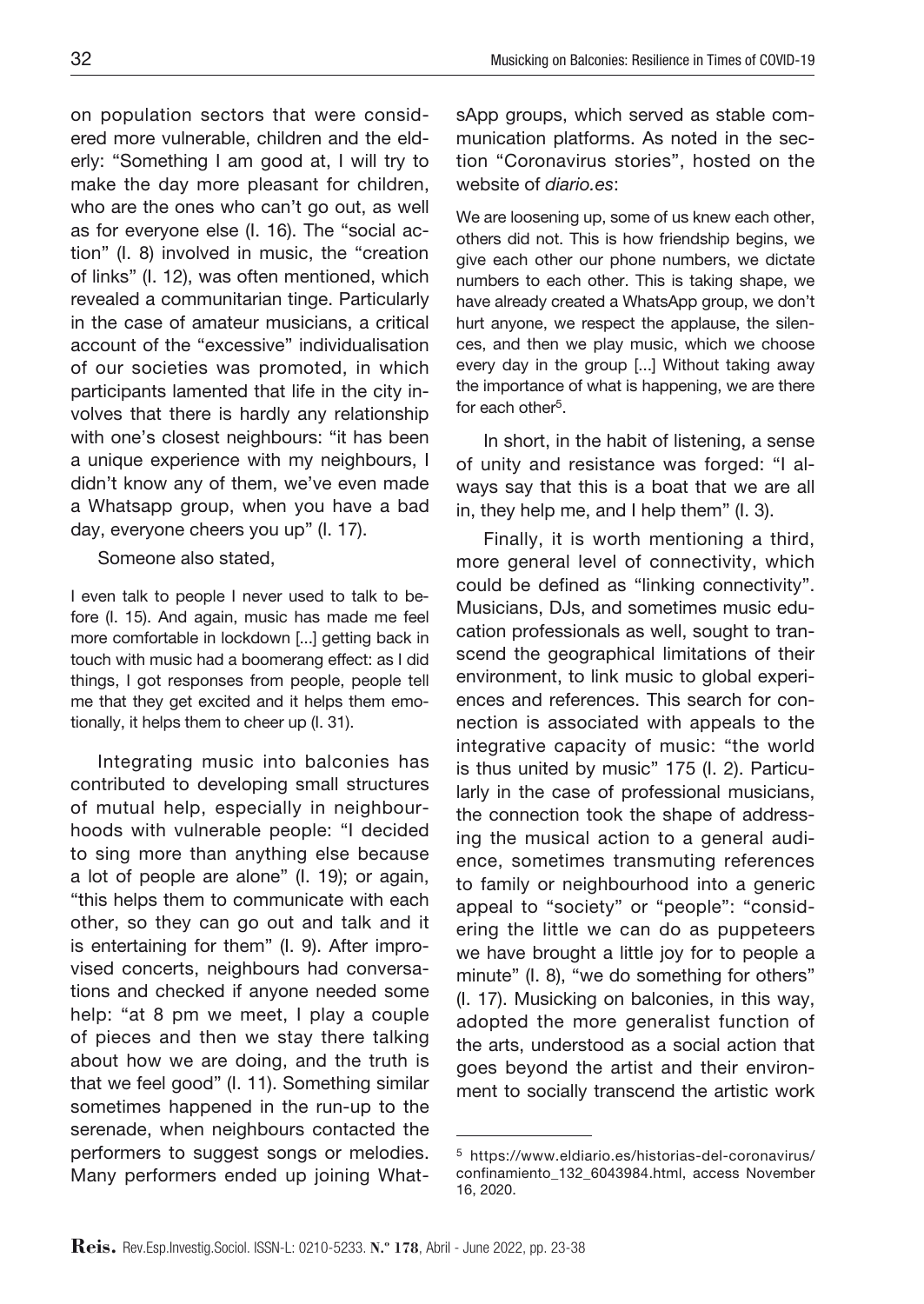itself and become an example and guide for resilience. Many of the performers saw how their work, initially more intimate and confined to their working environment, reached further afield, and connected in a much more ambitious way. The social media had a "loudspeaker effect" on the balconies, increasing their scope of action; music was played (by performers or DJs) for those who were physically close, but it also exceeded spatial limits. Music transcended the balconies and windows of each particular context to reach distant places on many occasions, thus generating networks of links through artistic activity.

# "We will get through this together": music, agency and identity

The phenomenon of musicking on balconies during the lockdown incorporated an element of optimism about the future. There were constant discourses linked to the belief in the potential of the group: "something stirred me up inside in the sense that this is a battle that we all have to win together, that's what I felt" (I. 40). Certain songs became lockdown anthems, expressing through their lyrics a belief in the community's ability to overcome the situation. In Spain, a song by the Dúo Dinámico from 1988 (*Resistiré)* became the soundtrack of the strictest lockdown period. Both musicians and DJs played it from balconies on a massive scale, and many of them regularly ended their performances by playing this song. As one interviewee stated: "the lyrics are representative, in other words, sure, I will be strong enough to move forward" (I.4); and another one argued: "it is an anthem, there is communion with people with that song, it is the perfect song for the perfect moment and it represents the people" (I. 32). Songs were understood to be a "communication system" (I. 9), they were "message-songs" (I. 3) that expressed the resilience of human beings. In addition to *Resistiré*, other songs such as *Sobreviviré* (Mónica Naranjo), *Mi héroe* (Antonio Orozco), *I Will Survive* (Gloria Gaynor) and *Himno de la Alegría* (Miguel Ríos) were mentioned. As a whole, this repertoire contributed to strengthen and invigorate the effort to overcome the crisis: "music gives strength" (I. 15), "these are messages that are suitable to for these times, about getting up and, moving on and we are all going forward" (I. 4); or "music helps many people feel safe" (I. 1). In general, the musicians trust music as an agent that conveys the individual's capacity to overcome tragedy: "come on, let's cheer up a bit with music and not just clap our hands, but send some messages to motivate people" (I. 4); "convey a message with songs, a message of encouragement, of hope to tell people we can do this" (I. 31). It is an "activist" vision of music, which transcends mere accompaniment to become a tool for recovery in crisis situations. These performers understood music as an expression of resistance and self-improvement, as an incentive that unites and strengthens community action. Performers and DJs expressed belief in the group, in its capacity for action, through the songs and the messages conveyed through the songs: "with a message of hope, that we are going to get through this" (I. 25), "to give us all courage, that we are here holding on, holding on, holding on, it's a way of encouraging each other" (I. 35).

The analysis of their discourse also made it possible to identify an identity-related element, which complemented the contributions of the connecting and agency-based aspects. The literature argues for the ability of music not only to represent identity bonds, but also to enhance or even create them (e.g., Stokes, 1997). The musical process structures and reinforces the differences between social groups through the associations it promotes and the feel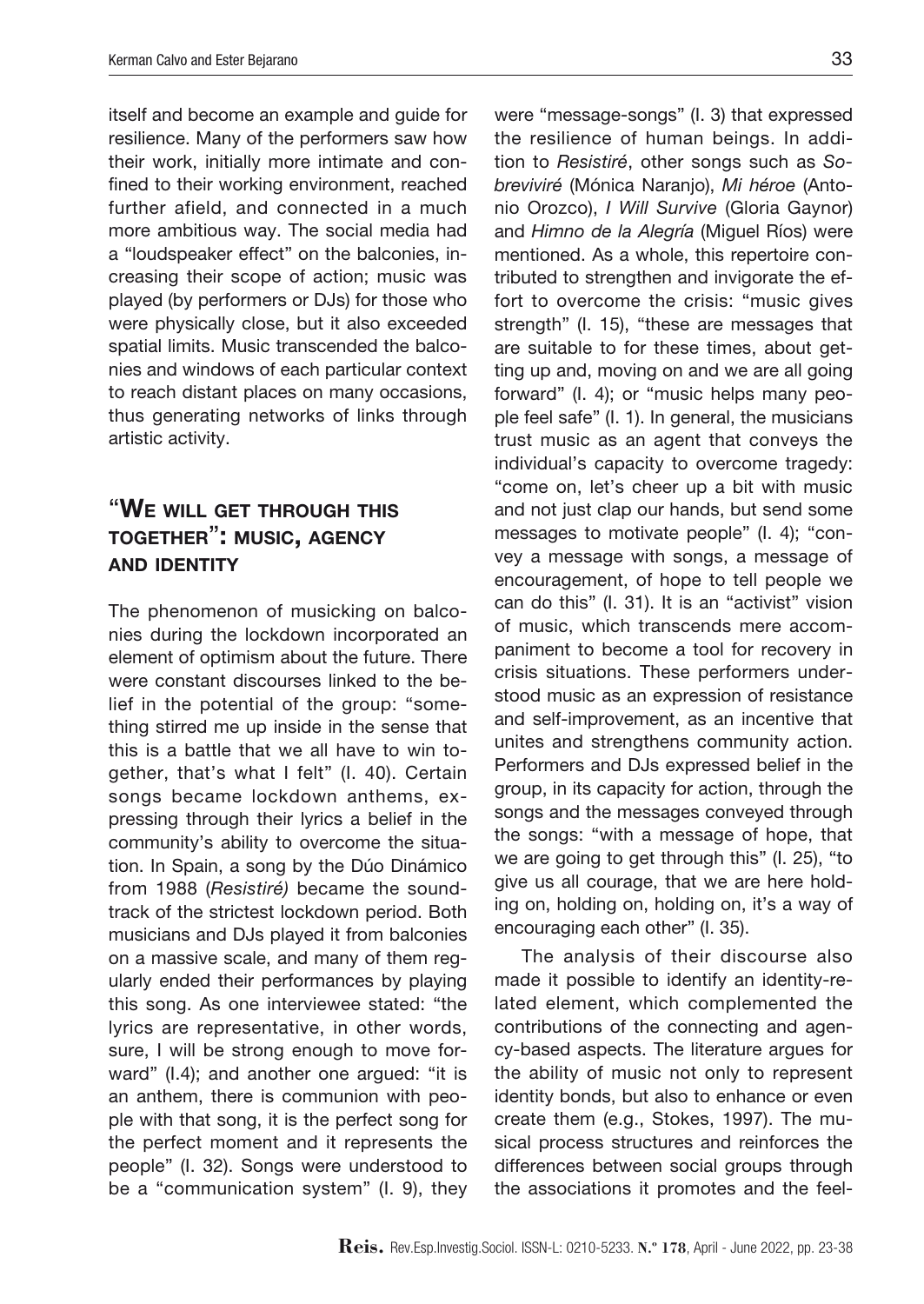ings it evokes, in an ongoing redefinition of both geographical boundaries and the subject's relationship to physical space. Music during the lockdown "built" identity; bonds were generated based on unity and collectiveness, on a sense of community and global action. This was reflected by the interviewees: "music manages to unite the whole mass" (I. 1), "we are in this together, not isolated, each in their own home, in their own bubble, but there was a feeling that we are with each other, keeping each other company" (I. 8), "stronger bonds are created" (I. 19). The respondents referred to links and alliances based around the group. Their experience of sharing with others gave them a sense of relief and resulted in alternative ways of looking at the world: "people relax and show more solidarity with certain aspects of life" (I. 12), "the difference between social classes diminishes, it's like a stroke of humanity" (I. 17). The musicians held the belief in the collective power of music: "a sense of community is generated through applause, and later strengthened by music" (I. 34), as a shaper of global identity that helps to face emergencies because it forges networks and wholeness. The community formed with neighbours was particularly important. It was the basic collective axis, as reflected in the interviewees' discourse: "a neighbourhood bond was created, and they are already part of your circle" (I. 12).

The narratives related to identification were strongly connected with the need to overcome the fractures associated with the growing polarisation of social and political life in Spain. By sharing music on balconies, neighbours found spaces of identification that compensated for the tensions associated with ideological differences, and also with different assessments of the government's management of the pandemic: "it has brought us together and also distanced us from politicians' clashes and conflicts" (I. 10). The appeals to culture and traditional

values as a "safe harbour" for post-crisis recovery can be understood along these lines. Many local instruments were played on balconies, from *dulzainas6* to bagpipes, and from *txistus* to drums. This was the case not only in areas with strong national identities (such as Catalonia and the Basque Country), but also in other regions such as Aragon and Castile and Leon, where performers with musical expertise on various instruments chose traditional instruments for their balcony concerts. In both cases, the instruments specific to each area "appeared" on the balconies during lockdown as a way of showcasing "what is our own", and not necessarily as a vehicle to promote a national political project: "I like people to know what is theirs, I have always dedicated myself to traditional music" (I. 37); "so that they know a bit about our culture, and people from other places can see me and listen to it" (I. 22). In addition, songs typical of each area were sung or played by performers and DJs; "bilbainadas", "sevillanas", local or regional anthems; even Easter songs associated with certain areas with a strong religious tradition in this regard (Zamora) were intermingled with the rest of the repertoire. The music associated with specific regions was part of the lockdown musicking, possibly enhancing the territorial identity of the different communities, but mainly reflecting the need to search for generally shared symbolic points of reference that could serve as a platform for an early recovery after the crisis.

# **CONCLUSIONS**

In this article, musicking on balconies has been presented as an example of social resilience during the pandemic crisis ; the experience of performers and DJs playing mu-

<sup>6</sup> Translator's note: a *dulzaina* is a wind instrument from the oboe family, similar to a chanter.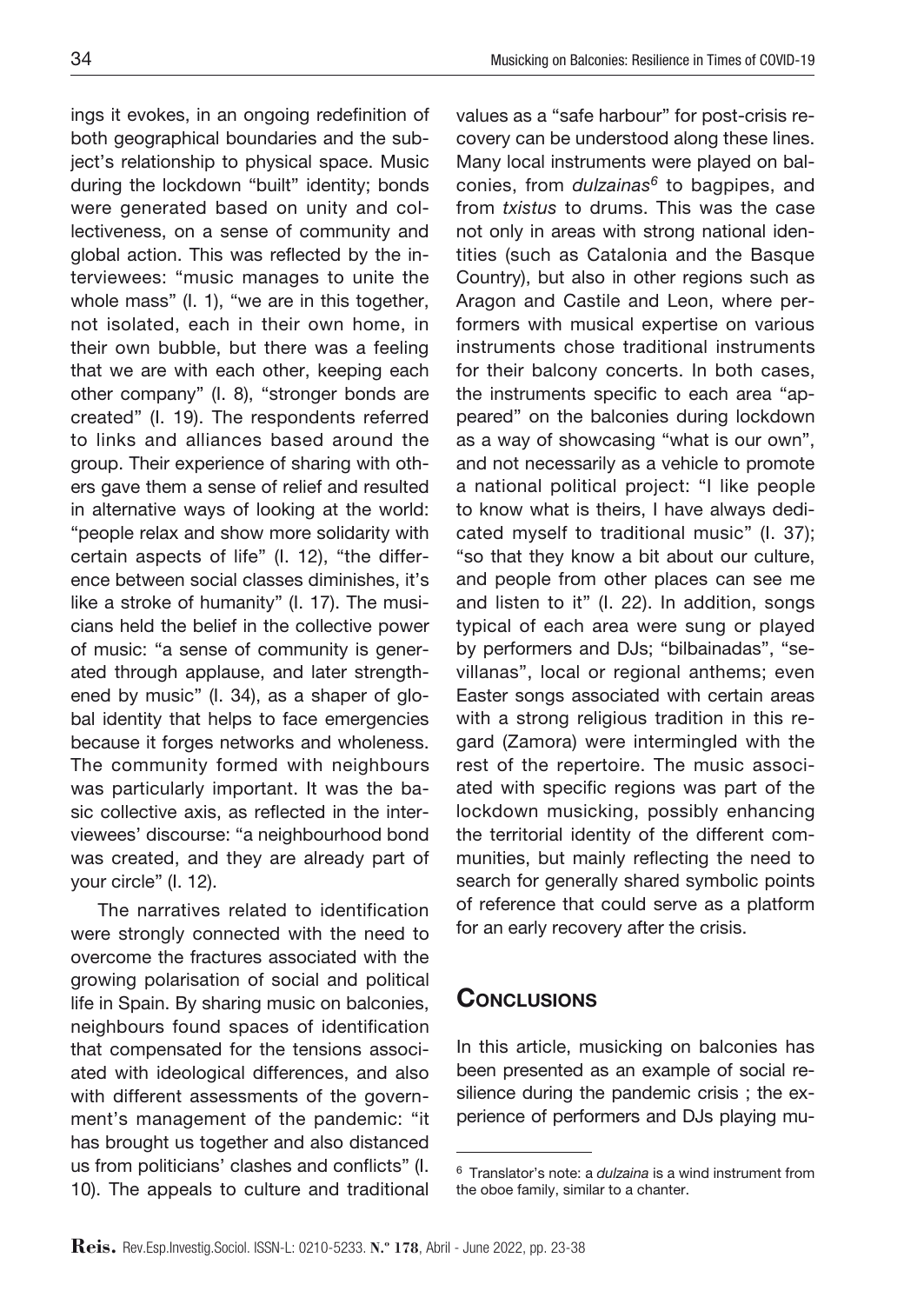sic, of singers performing can be seen as a virtuous social response with interesting repercussions in relation to connectivity, collective empowerment, and the construction of a group identity. The musical experience has helped to weather the ravages of lockdown and has enabled people to glimpse a path towards recovery what had been lost during the crisis. This music was inscribed in a complex and changing social context, defined by the home lockdown. It had a sense of collective trauma and encouraged continuous questioning of values and principles fundamental to social organisation, from medical knowledge to the value of security, trust, and personal responsibility. Of course, the efficiency of these resilience mechanisms can only be checked after some time has elapsed. The practice of musicking on balconies, however, can lay the foundations for the development of forms of social capital, at different levels, built on the collective experience of hardship. This could manifest themselves in the form of stable neighbourhood networks for assistance and comfort.

Social resilience is a controversial concept. Perhaps the responsibility for preventing and managing major disasters should not lie with population groups, but with the state (Evans and Reid, 2014). Even the fundamental premise of resilience could be questioned; that which rests on the goodness of the pre-crisis situation; perhaps reactions to pandemics, natural disasters or war should not consist of a return to a less-than-virtuous past, but in the ideation of futures built on different premises. Without ignoring these criticisms, it is also true that the resilience approach is a way to study collective responses to catastrophes, including pandemics, from a point of view that is not limited to the resistance of groups. The analysis of musicking on balconies has refined the conceptualisation of social resilience. Along with confirming the central role of connectivity, two dimensions linking resilience to the need to give direction to coping strategies have

emerged. Resilience is powerfully associated with a collective capacity and desire for empowerment, an element that appeals to the emotional drive and reaffirmation of the group's own abilities. By identifying this element, a dialogue can be established between resilience studies and the literature on social mobilisation; studies on the framing of collective action have pointed to the importance of the agency-based element in the construction of frames for effective mobilisation (Romanos, 2016, for a review). Collective responses to a crisis share with participation in social movements and collective action the need to operate under framing narratives, which encourage sustained effort, and paint a hopeful future that is within reach. Resilience also rests on an identity-based element associated with transforming the values of those who react collectively to a major crisis, reinforcing the sense of belonging to a given community. The three elements into which resilience is broken down have a symbiotic and complementary relationship: connectedness generates a disposition towards collectiveness that encourages a new, active, belligerent, community feeling in the face of adversity.

To conclude, there is a close link between musicking on balconies and important issues surrounding trust and cooperation. The phenomenon of musicking on balconies suggests that images of Spanish society as a distrustful society, unprepared for cooperative action should be reconsidered (Bruna, Masso and Neira, 2020). Without eliminating the need for further research into the interpersonal values of those who performed music, and also among those who enjoyed it, the existence of these musicking practices makes it necessary to examine the impact of the COVID-19 crisis on the basic principles that define Spanish social life. This effort should pay attention to the ability of the arts in general, and music in particular, to be a mechanism for the promotion of collective solidarity and trust.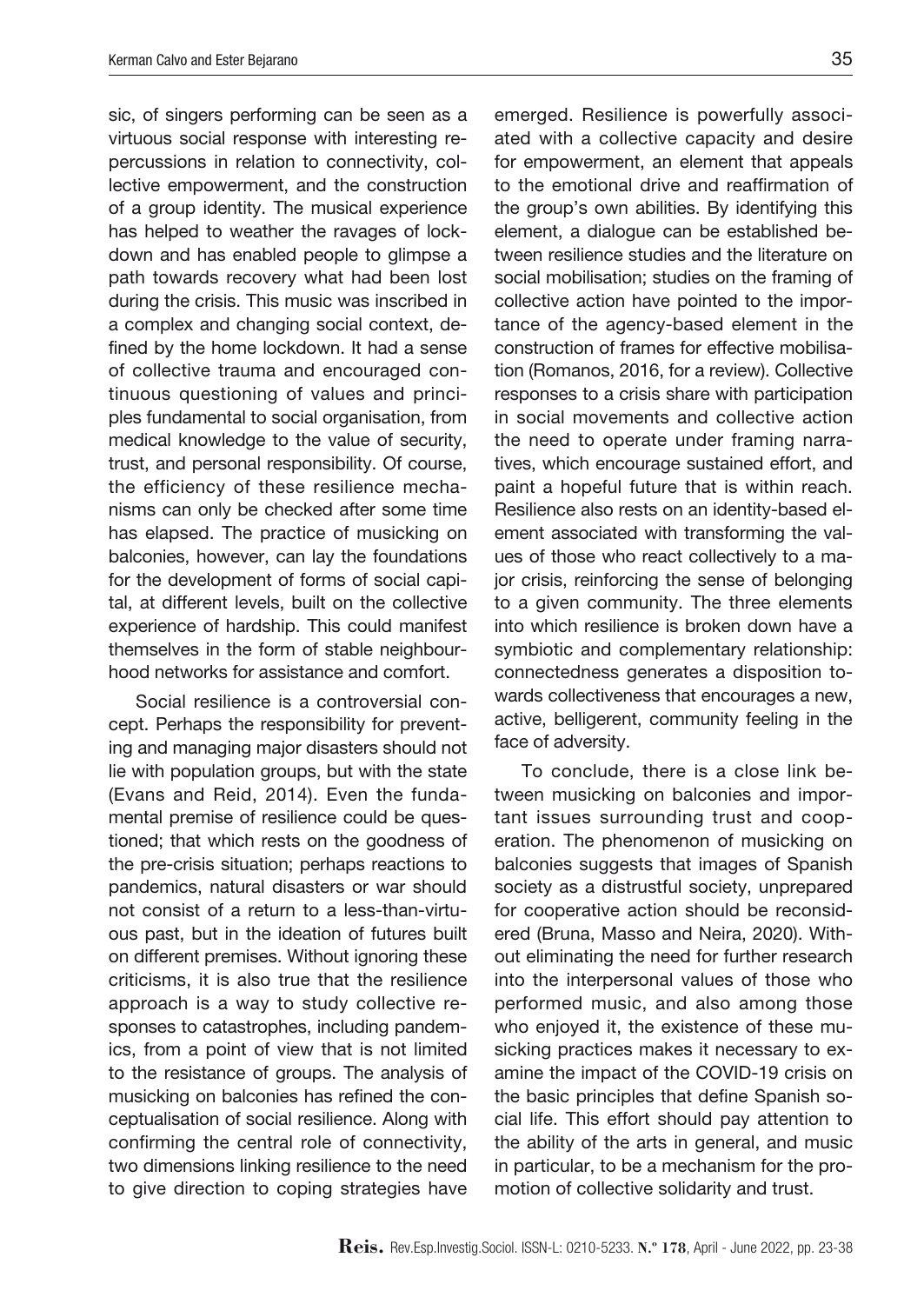# **BIBLIOGRAPHY**

- Aldrich, Daniel P. and Meyer, Michelle (2015). "Social Capital and Community Resilience". *American Behavioral Scientist,* 59(2): 254-269. doi: 10.1177/0002764214550299
- Anwar, Julia (2011). "Rural Empowerment through the Arts: The Role of the Arts in Civic and Social Participation in the Mid-West Region of Western Australia". *Journal of Rural Studies*, 27(3): 245-253. doi: 10.1016/j.jrurstud.2011.03.001
- Batt-Rawden, Kari and DeNora Tia (2005). "Music and Informal Learning in Everyday Life". *Music Education Research*, 7(3): 289-304. [doi:](https://doi.org/10.1080/14613800500324507)  [10.1080/14613800500324507](https://doi.org/10.1080/14613800500324507)
- Becker, Howard S. (2008). *Los mundos del arte. Sociología del trabajo artístico*. Buenos Aires: Prometeo Libros.
- Bericat, Eduardo (2016). "The Sociology of Emotions: four Decades of Progress". *Current Sociology,*  64(3): 491-513. doi: 10.1177/0011392115588355
- Brewster, Bill and Broughton, Frank (2014). *Last Night a DJ Saved my Life: The History of the Disc Jockey*. London: Open Road Grove/Atlantic.
- Brice, Sage and Fernández, Sheila (2017). "Riding the Tide: Socially-engaged Art and Resilience in an Uncertain Future". In: Maarja Trell, E.; Restemeyer, B.; Bakema, M. M. and Hoven, B. van (eds.). *Governing for Resilience in Vulnerable Places*. London: Routledge.
- Brown, Timothy S. (2004). "Subcultures, Pop Music and Politics: Skinheads and 'Nazi Rock' in England and Germany". *Journal of Social History,* 38(1): 157-178. Available at: https://www.jstor. org/stable/3790031
- Bruna, Fernando; Masso, Matilde and Neira Gómez, Isabel (2020). "¿Importa la cultura durante una pandemia? Una aproximación a la crisis española de la COVID-19". *Revista Española de Sociología*, 29(3): 747-758. doi: 10.22325/fes/res.2020.48
- Centeno Martín, Javier; Ortega-Sánchez, Delfín; Ignacio, Miguel and Gil, Gracia (2021). "Music as a Factor Associated with Emotional Self-regulation: A study on its Relationship to Age during COVID-19 Lockdown in Spain". *Heliyon*, 7(2): e06274. [doi: 10.1016/j.heliyon.2021.e06274](https://doi.org/10.1016/j.heliyon.2021.e06274)
- Cohn Jr, Samuel K. (2018). *Epidemics: Hate and Compassion from the Plague of Athens to AIDS*. Oxford: Oxford University Press.
- Cutter, Susan L.; Barnes, Lindsey; Berry, Melissa; Burton, Christopher; Evans, Elijah; Tate, Eric

and Webb, Jennifer (2008). "A Place-based Model for Understanding Community Resilience to Natural Disasters". *Global Environmental Change,* 18(4): 598-606. doi: 10.1016/j. gloenvcha.2008.07.013

- Demertzis, Nicolas and Eyerman, Ron (2020). "Covid-19 as Cultural Trauma". *American Journal of Cultural Sociology,* 8: 428-450. doi: 10.1057/s41290-020-00112-z
- DeNora, Tia (2000). *Music in Everyday Life*. Cambridge: Cambridge University Press. doi: 10.1017/CBO9780511489433
- DeNora, Tia (2003). "Music Sociology: Getting the Music into the Action". *British Journal of Music Education*, 20(2): 165-177.
- Elstow, Louise (2013). "Beyond Z-Cards and Grab Bags: Community Resilience in Urban Communities". *Final Report for Winston Churchill Memorial Trust,* 10(12).
- Evans, Brad and Reid, Julian (2014). *Resilient Life: The Art of Living Dangerously*. London: John Wiley & Sons.
- Eyerman, Ron (2002). "Music in Movements: Cultural Politics and Old and New Social Mocements". *Qualitative Sociology,* 25(3): 443-458.
- Eyerman, Ron and Jamison, Andrew (1998). *Music and Social Movements: Mobilizing Traditions in the Twentieth Century.* Cambridge: Cambridge University Press.
- Fleming, John and Ledogar, Robert J. (2008). "Resilience, an Evolving Concept: A Review of Literature Relevant to Aboriginal Research". *Pimatisiwin,* 6(2): 7-23.
- Forman, Murray (2002). "Soundtrack to a Crisis: Music, Context, Discourse". *Television and New Media*, 3(2): 191-204.
- Gomat, Emilie and Hennion, Antoine (1999). "A Sociology of Attachment: Music Amateurs, Drug Users". *The Sociological Review*, 1: 220-247.
- Hedbidge, Dick (1979). *Subculture: The Meaning of Style*. New York: Methuen & Co, Ltd.
- Honigsbaum, Mark (2010). "The Great Dread: Cultural and Psychological Impacts and Responses to the Russian Influenza in the United Kingdom, 1889-1893". *Social History of Medicine,* 23(2): 299-319. doi: 10.1093/shm/hkq011
- Jacobsen, Kathryn H. (2018). "Pandemics". In: Juergensmeyer, M.; Sassen, S.; Steger, M. B. and Faessel, V. (eds.). *The Oxford Handbook of Global Studies*. New York: Oxford University Press.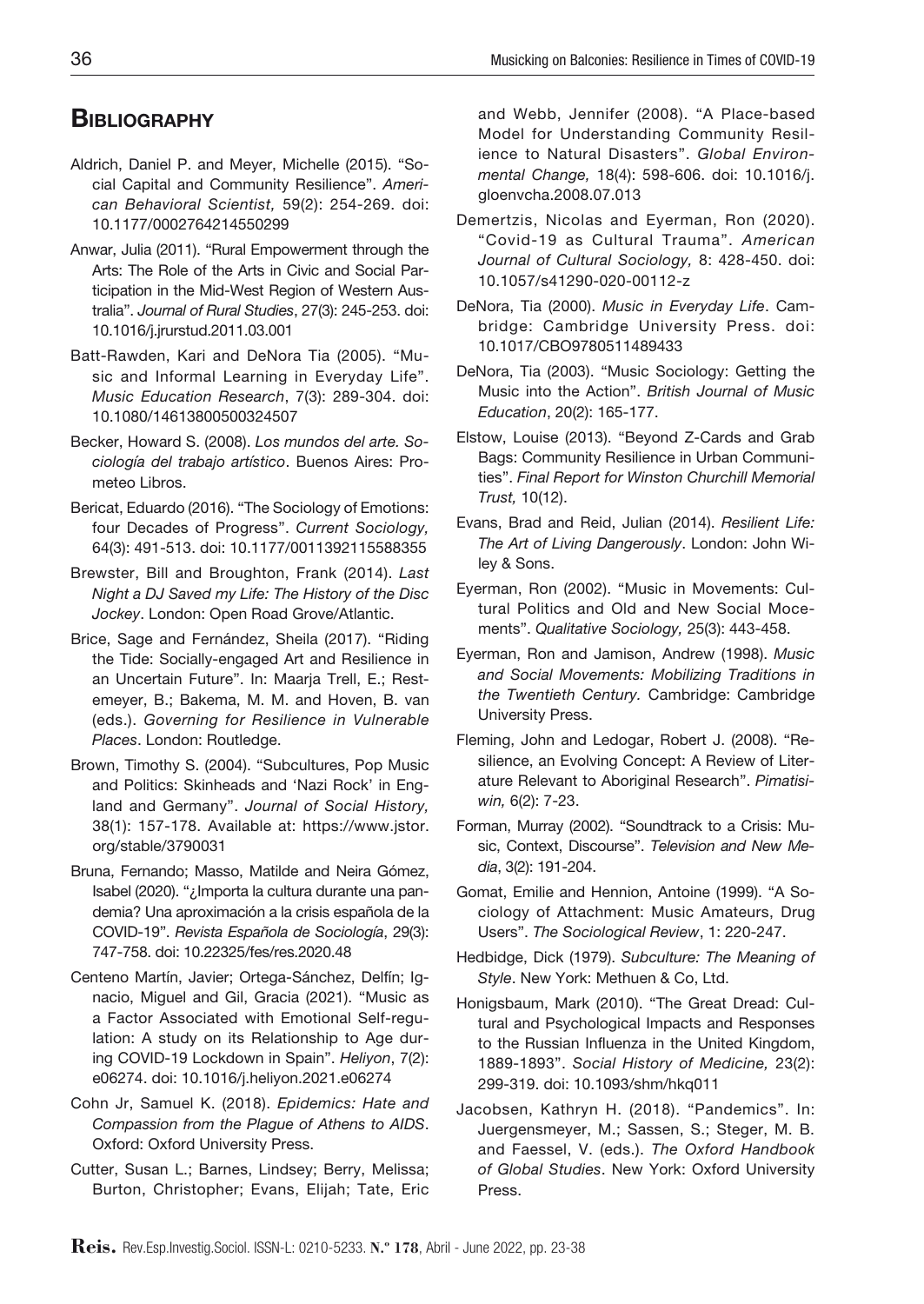- Kirmayer, Laurence J.; Sehdev, Megha; Whitley, Rob; Dandeneau, Stéphane F. and Isaac, Colette (2009). "Community Resilience: Models, Metaphors and Measures". *International Journal of Indigenous Health,* 5(1): 62-117.
- Kouki, Hara (2021). "Introducing Care Ethics into Humanitarianism; Comment on 'A Crisis of Humanitarianism: Refugees at the Gates of Europe'". *International Journal of Health Policy and Management*, 10(1): 29-31. doi: 10.15171/ijhpm.2020.14
- Lee, Raymond M. (1993). *Doing Research on Sensitive Topics.* London: Sage.
- McCosker, Heather; Barnard, Alan and Gerber, Rod (2001). "Undertaking Sensitive Research: Issues and Strategies for Meeting the Safety Needs of All Participants". Paper presented at *Forum Qualitative Sozialforschung/Forum: Qualitative Social Research,* 2(1).
- Moore, Ryan and Roberts, Michael (2009). "Do-It-Yourself Mobilization: Punk and Social Movements". *Mobilization: An International Quarterly,* 14(3): 273- 291. doi: 10.17813/maiq.14.3.01742p4221851w11
- Noya, Javier; del Val, Fernán and Muntanyola, Dafne (2014). "Paradigmas y enfoques teóricos en la sociología de la música". *Revista Internacional De Sociología,* 72(3): 541-562. doi: 10.3989/ris.2013.03.23
- Qiu, Wuqi; Rutherford, Shannon; Mao, A. and Chu, Cordia (2017). "The Pandemic and its Impacts". *Health, Culture and Society,* 9: 1-11.
- Romanos, Eduardo (2016). "From Tahrir to Puerta del Sol to Wall Street: The Transnational Dif-

RECEPTION: December 9, 2020 REVIEW: February 24, 2021 ACCEPTANCE: May 7, 2021

fusion of Social Movements in Comparative Perspective"/"De Tahrir a Wall Street por la Puerta del Sol: la difusión transnacional de los movimientos sociales en perspectiva comparada". *Revista Española de Investigaciones Sociológicas*, 154: 103-118. Available at: [https://](https://www.jstor.org/stable/24721344) [www.jstor.org/stable/24721344](https://www.jstor.org/stable/24721344)

- Small, Christopher (1999). "Musicking-the Meanings of Performing and Listening. A Lecture". *Music Education Research*, 1(1): 9-22. [doi:](https://doi.org/10.1080/1461380990010102) [10.1080/1461380990010102](https://doi.org/10.1080/1461380990010102)
- Stige, Brynjulf (2017). *Where Music Helps: Community Music Therapy in Action and Reflection*. London: Routledge.
- Stokes, Martin (1997). "Introduction: Ethnicity, Identity and Music". In: Stokes, M. (ed.). *Ethnicity, Identity and Music: The Musical Construction of Place*. Oxford: Berg.
- Trinidad, Antonio; Carrero, Virginia and Soriano, Rosa María (2006). *Teoría fundamentada: "Grounded Theory"*. Madrid: CIS.
- Vaart, Gwenda van der (2018). *Arts & Resilience in a Rural Community*. Groningen: Rijksuniversiteit Groningen.
- Ward, Brian (1998). *Just my Soul Responding: Rhythm and Blues, Black Consciousness and Race Relations*. London: UCL Press.
- Wuthnow, Robert (2010). *Be Very Afraid: The Cultural Response to Terror, Pandemics, Environmental Devastation, Nuclear Annihilation, and Other Threats.* Oxford: University Press.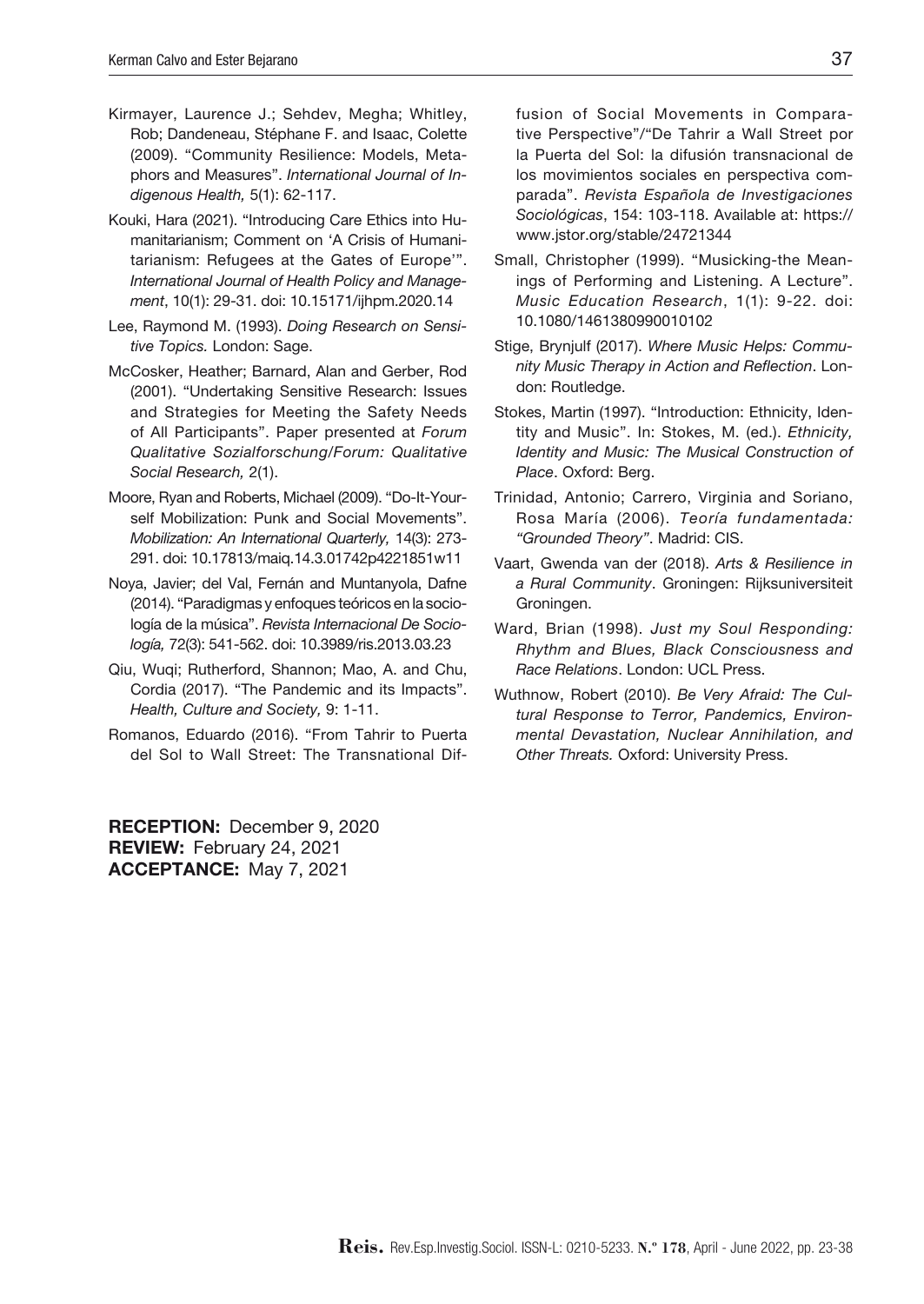# Musicar los balcones: resiliencia en tiempos de COVID-19

*Musicking on Balconies: Resilience in Times of COVID-19*

#### **Kerman Calvo y Ester Bejarano**

#### Palabras clave

- Capital social
- COVID-19
- • Musicación
- • Pandemias
- • Resiliencia social

#### Key words

- Social Capital
- • COVID-19
- • Musicking
- • Pandemics
- • Social Resilience

#### Resumen

Este artículo analiza la musicación de los balcones durante el primer confinamiento provocado por la COVID-19 en España. A partir de un amplio análisis de corte cualitativo, se presenta la experiencia de interpretar, compartir y escuchar música en los balcones como una respuesta socialmente resiliente. La motivación para interpretar música nació de la voluntad de asistencia y ayuda; las redes tejidas en torno a la experiencia musical estimularon reacciones de empoderamiento colectivo, ayudando también a nuevos procesos de identificación con la comunidad de pertenencia. El análisis de la musicación de los balcones reivindica el concepto de resiliencia social como herramienta para el análisis social de las pandemias, orientando la atención hacia la complejidad de las respuestas sociales ante las grandes crisis, y defendiendo el interés de considerar a las experiencias artísticas como espacios donde se pueden sentar las bases para el impulso de nuevas formas de confianza social.

# Abstract

This article analyses the musicking phenomenon on balconies during the first COVID-19 lockdown in Spain. Based on an extensive qualitative analysis, the experience of performing, sharing, and listening to music from and on balconies is presented as a socially resilient response. A desire to help and assist others was the driving force for performers; the networks created around the musical experience promoted feelings of collective empowerment and were conducive to forming new patterns regarding people's membership of, and identification with, their community. The analysis of the musicking phenomenon on balconies makes a case for using social resilience as a tool for the social analysis of pandemics. This can be focused on the complexities of social responses to large crises, and advocate the role of the arts as spaces for boosting new forms of social trust.

## Cómo citar

Calvo, Kerman y Bejarano, Ester (2022). «Musicar los balcones: resiliencia en tiempos de COVID-19». *Revista Española de Investigaciones Sociológicas*, 178: 23-38. (doi: 10.5477/cis/reis.178.23)

La versión en inglés de este artículo puede consultarse en http://reis.cis.es

Kerman Calvo: Universidad de Salamanca | kerman@usal.es

Ester Bejarano: Universidad de Salamanca | esbejarano@usal.es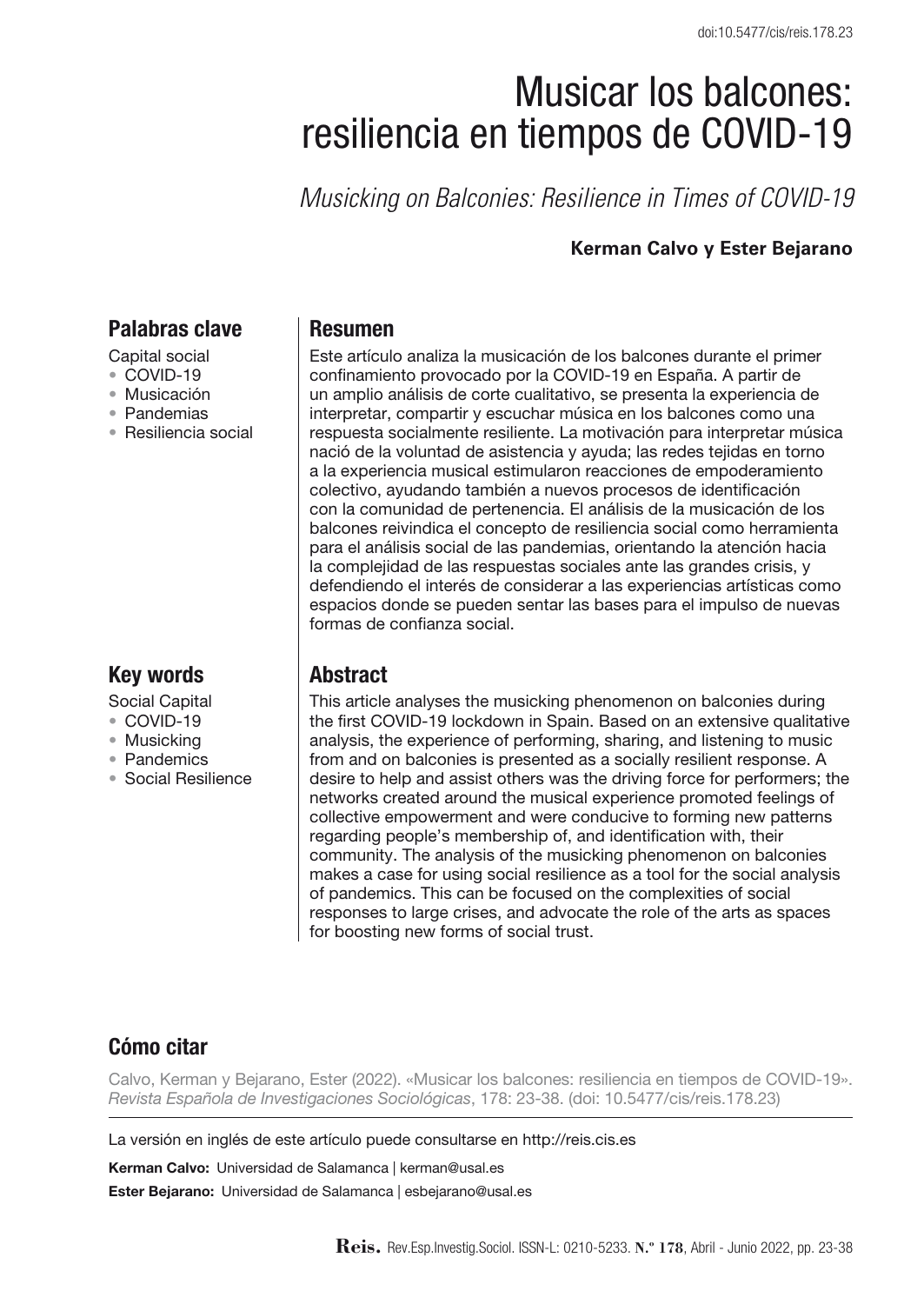# INTRODUCCIÓN<sup>1</sup>

Este artículo aborda el análisis de la música desplegada en los balcones en España durante las primeras semanas del confinamiento estricto por COVID-19, entre marzo y junio de 2020. Se pone el acento en las motivaciones para una práctica que será definida como de «musicación» de los balcones (traducción al castellano de la expresión *musicking*). La sociología de la música invita a considerar cualquier fenómeno musical como una práctica social relacional (DeNora, 2000; Small, 1999; véase también Noya, Val y Muntanyola, 2014). La creación y el disfrute de la música pueden ser vistos como una acción social que favorece múltiples respuestas, desde la creación de redes de intercambio y colaboración (Becker, 2008) hasta el fortalecimiento de vínculos identitarios (Stokes, 1997). El despliegue de música en los balcones durante el confinamiento, en algunos casos imbuido de un toque claramente profesional, pero en muchos otros casos expresado por intérpretes que raramente hubieran apostado por representar su música en público, puede ser analizado como una práctica colectiva en donde la interpretación y la audición artística adoptan una dimensión de práctica social, con unos fines y unas consecuencias que trascienden a sus protagonistas. El 14 de marzo de 2020 comenzaron los aplausos multitudinarios de agradecimiento a la labor de los sanitarios. A partir de entonces, los balcones se convirtieron en plataformas para el desarrollo de un sinfín de prácticas cotidianas de ocio, socialización y solidaridad intergeneracional, que incluyeron también llamadas a la protesta política. En los balcones hubo mucha música. Un fenómeno iniciado en Wuhan (China), epicentro de la pandemia y en confinamiento desde el 23 de enero, donde entonaban *Wu-* han, Jiāyóu (Wuhan, sigue adelante) y que se trasladó posteriormente a Italia, después a España y posteriormente a muchos otros países. En España se empezó a cantar, interpretar o seleccionar música desde los balcones tan pronto como el 15 de marzo. La geografía nacional se enriqueció con la práctica cotidiana de interpretar diferentes tipos de música «después de los aplausos», siempre a la misma hora, en una dinámica generalmente percibida en clave muy positiva, pero que también despertó reacciones negativas en personas que lamentaron la invasión de su intimidad.

El estudio de la musicación de los balcones permite diseccionar la complejidad de las reacciones colectivas ante los grandes desastres, una pregunta de enorme trascendencia que, sin embargo, ha generado aún escasa atención en las ciencias sociales. En un intento por avanzar en esta tarea, se propone aquí el estudio de la musicación de los balcones como una expresión de resiliencia social, concepto de naturaleza multidisciplinar el cual, en su dimensión social, aspira a describir reacciones comunitarias que combinan el ánimo resistente con diversas estrategias de recuperación de la vida anterior a una gran crisis. El análisis de la musicación de los balcones confirmará el valor de la conectividad como eje central de las respuestas resilientes. La resiliencia social, sin embargo, es asimismo un esfuerzo ligado al empoderamiento y al desarrollo de sentimientos de identificación colectiva, en donde las comunidades de pertenencia son creadas y recreadas a partir de múltiples referencias.

Este artículo se organiza como sigue. Se abordan primero las cuestiones teóricas, presentando la resiliencia social como un marco adecuado para estudiar las reacciones sociales ante las grandes crisis, y también la capacidad de la experiencia musical como eje central de respuestas resilientes. Se pasa después a la cuestión metodológica: el análisis se fundamenta en más

<sup>1</sup> Los autores quieren agradecer los muy valiosos comentarios y sugerencias en particular de Mikolaj Staneck, y también de Josep Lobera, Jesús Rivera, Modesto Escobar y Amparo Lasén. Se agradecen también las aportaciones de las dos personas evaluadoras anónimas.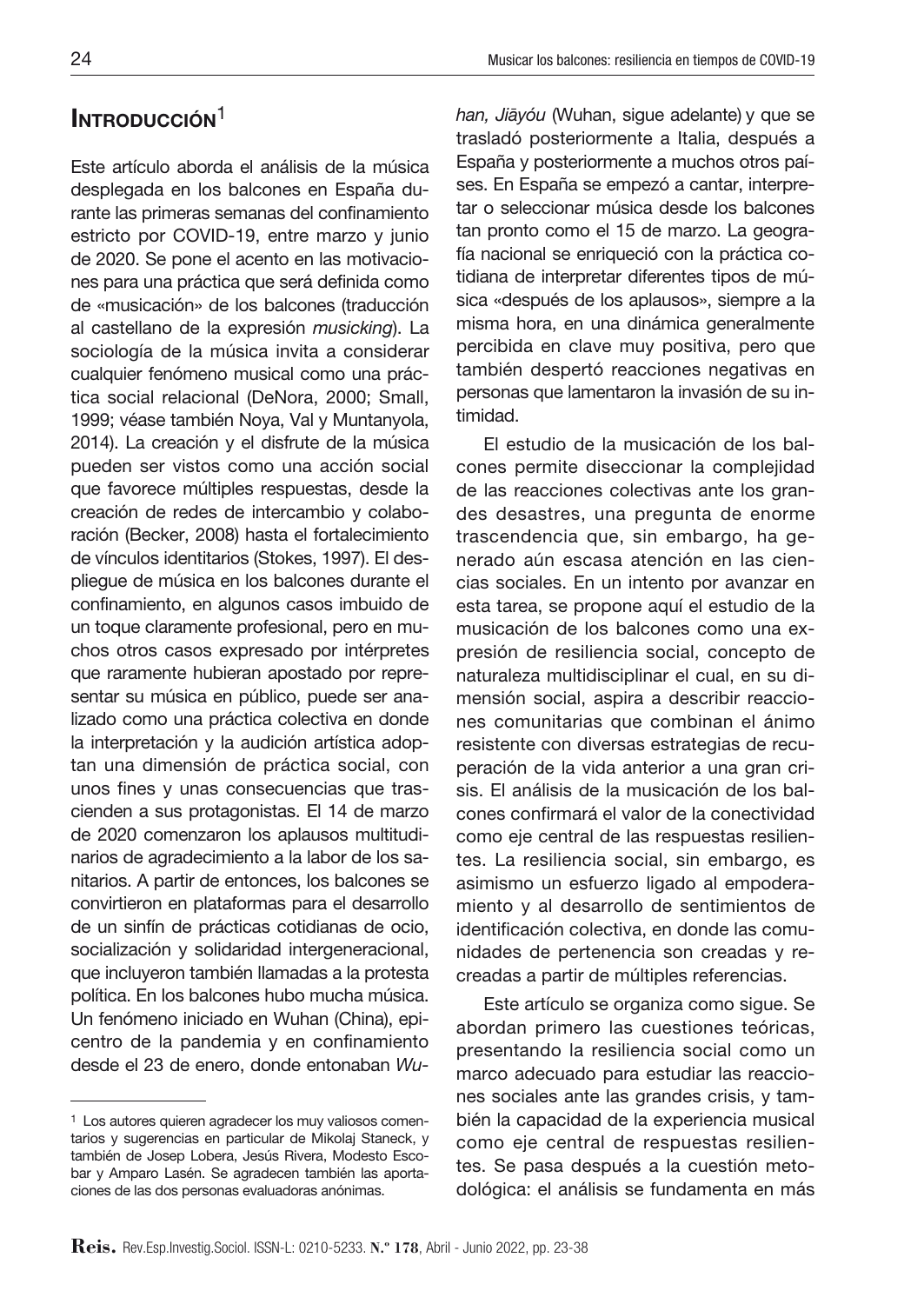de 40 entrevistas con intérpretes realizadas entre el 25 de marzo y el 13 de abril de 2020, información que se complementa con la cobertura del fenómeno en los medios de comunicación. En la siguiente sección, se presentan los perfiles de intérpretes, revelándose el papel de las motivaciones sociales a la hora de compartir música desde los balcones. Seguidamente se expone el papel de la musicación de los balcones en la promoción de la conectividad social; se revela también la vinculación de la musicación de los balcones con sentimientos de empoderamiento colectivo y, también, con nuevas dinámicas de identificación grupal. En la última sección se abordan algunas consideraciones finales.

#### Crisis y la resiliencia social

Con raíces en los estudios en psicología sobre superación individual ante la adversidad, diversas literaturas presentan la resiliencia social como un recurso, una habilidad colectiva de un vecindario o de un grupo que habita en un determinado lugar y que ha sufrido tragedias de diferente naturaleza, como son los desastres naturales (Cutter *et al*., 2008), pero también las dinámicas continuadas de exclusión, discriminación u hostigamiento cultural y político (Fleming y Ledogar, 2008, por ejemplo). La resiliencia descansa en la voluntad de los grupos para tejer redes de apoyo mutuo e intercambio, redes que les permitirán no solamente resistir, sino también recuperarse y regresar a la situación anterior a la crisis (Kirmayer *et al.*, 2009: 63). Como ejemplos de resiliencia social se enuncian prácticas asociadas a la difusión de información entre vecinos durante grandes catástrofes, la creación de plataformas estables para el consuelo y el acompañamiento en el duelo, la puesta en marcha de bancos de tiempo y alimentos, así como el establecimiento de estructuras más o menos formales para la coordinación de las respuestas más urgentes a los desastres.

El estudio de las respuestas colectivas ante los confinamientos asociados a la pandemia causada por la COVID-19 permite corregir el sesgo de gran parte de las literaturas sobre desastres naturales e intervención comunitaria, cuya atención se ha focalizado en los esfuerzos por asegurar la supervivencia más inmediata. Se ha prestado menor atención a las respuestas frente a los problemas de ansiedad, miedo e incertidumbre causados por las grandes catástrofes, que suelen impactar en los colectivos más vulnerables, como la infancia, las personas de edad o las personas con necesidades especiales (Qiu *et al*., 2017; Honigsbaum, 2010), y cuya gestión motiva el desarrollo de respuestas específicas.

El concepto de resiliencia social necesita aún de mejor especificación. Abundan en la literatura imprecisas definiciones, en donde se apela a una vaga distinción entre resiliencia y «meras» formas de resistencia, y en donde se sugieren de manera desordenada componentes adicionales que permiten calificar una respuesta como resiliente (visión de futuro, capacidad de superación y mejora, creación colectiva, etc.). Es objetivo de este artículo contribuir a una mejor comprensión de la resiliencia social, como se expondrá en la siguiente sección. No obstante, todas las literaturas reconocen al elemento «conector*»* como pieza fundamental, apuntando a una interesante conexión entre las ideas de resiliencia y capital social, relación que podría funcionar en una doble dirección: las comunidades con mayores *stocks* de capital social serán las comunidades más resilientes, pero las prácticas resilientes pueden generar también nuevo capital social, como se sugiere en este artículo. Esto puede influir, por ejemplo, en la presión para cumplir con las instrucciones marcadas por las autoridades sanitarias (Elstow, 2013), pero también en el compromiso con el cuidado de personas vulnerables que pueden vivir en tu mismo portal. Las aportaciones en los estudios de capital social permiten ya comprender que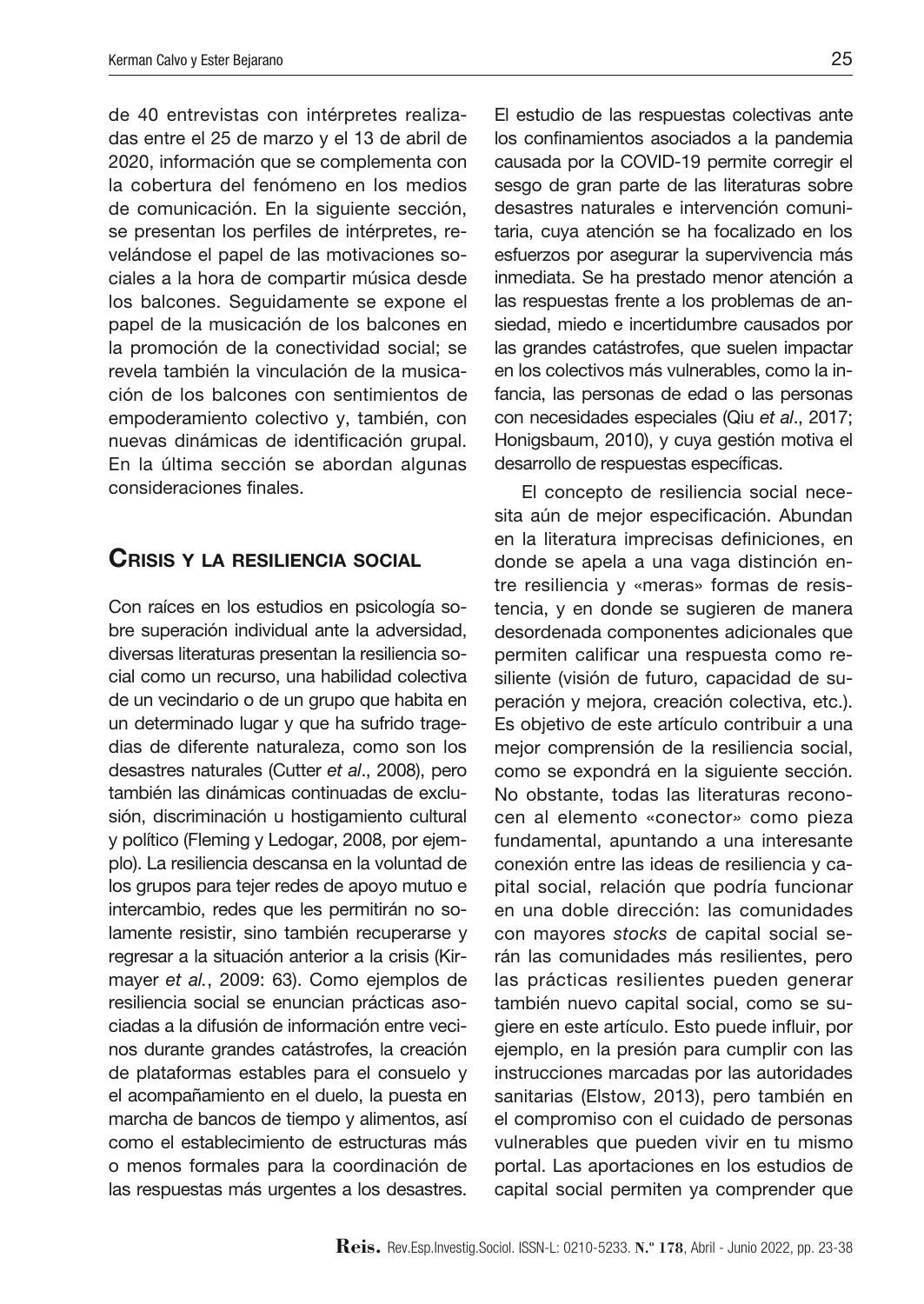el esfuerzo por la conectividad transcurre en diferentes niveles, en función del radio de acción del esfuerzo conector (por ejemplo, Aldrich y Meyer, 2015). Las distinciones en relación con los tipos de capital social pueden servir de punto de partida para el análisis de la conectividad promovida por la musicación de los balcones; en este sentido, se empleará en este artículo una triple distinción entre la conectividad de unión (inspirada en la idea de *bonding social capital*)*,* que apela a las relaciones sociales más inmediatas y cercanas; la conectividad puente (inspirada en la idea de *bridging social capital*), que genera conexiones permanentes con comunidades discernibles en términos geográficos o identitarios; y, finalmente, la conectividad de vinculación (inspirada en la idea de *linking social capital*)*,* en donde se formulan llamadas a la interconexión en términos muy generales y sin un destinatario bien perfilado.

## Musicar la resiliencia

La participación en experiencias musicales puede generar interacciones sociales, más o menos permanentes, más o menos intencionadas, bien sobre la base de gustos artísticos compartidos, bien sobre la participación en los valores y emociones representados por la experiencia sonora (Stige, 2017; Batt-Rawden y DeNora, 2005; DeNora, 2000, 2003; Forman, 2002; Gomat y Hennion, 1999). Small (1999) formuló una invitación para transmutar la música de sustantivo a verbo (*musicking*/musicar), en una operación que llamaba a comprender los hechos musicales como ejemplos de acción social cooperativa en donde las relaciones con otras personas y con el entorno físico se tornan tan importantes como el producto sonoro en sí. La música emerge como un dispositivo de orden colectivo y regulador, con capacidad para organizar y coordinar a individuos potencialmente muy diferentes entre sí; puede ser, en definitiva, un recurso para dar sentido a situaciones sociales, algo que ayuda a las personas a «sintonizar con una situación en curso» (DeNora, 2000: 13).

Dos mecanismos juegan un papel destacado en la vinculación entre música y comportamiento. Por un lado, la «infraestructura», un concepto importado de los trabajos sobre solidaridad y acción colectiva colaborativa (Kouki, 2021), y que se refiere al conjunto de prácticas organizativas y relacionales que nacen en torno a una experiencia musical y que pueden incidir en la disposición hacia la cooperación. La literatura ofrece múltiples ejemplos de cómo la música genera oportunidades para la interacción, con consecuencias que transcienden el hecho musical para impactar en la consolidación de subculturas (Becker, 2008; Hedbidge, 1979; Brown, 2004, entre muchos otros), o en el desarrollo de dinámicas de acción colectiva, como en el caso del movimiento por los derechos civiles en Estados Unidos (Ward ,1998; véase también Moore y Roberts, 2009). Por el otro lado, las emociones. Los periodos de trauma colectivo como el causado por la COVID-19 propician el desarrollo de respuestas cargadamente emocionales que aceleran la «calibración estructural» y los cambios culturales en casi cualquier contexto (Demertzis y Eyerman, 2020: 445). Según Wuthnow (2010), la mayoría de las sociedades encaran las grandes crisis, incluidas las pandemias, como grandes ejercicios prácticos, donde los problemas se afrontan de manera progresiva y donde las narraciones colectivas adquieren una acentuada relevancia como mecanismo de ordenación de los problemas y las soluciones (véanse también Jacobsen, 2018; Cohn Jr., 2018). La participación en actividades artísticas contribuye a la elaboración de estos relatos: las artes en general, y la música en particular, favorecen procesos de imaginación colectiva donde las comunidades son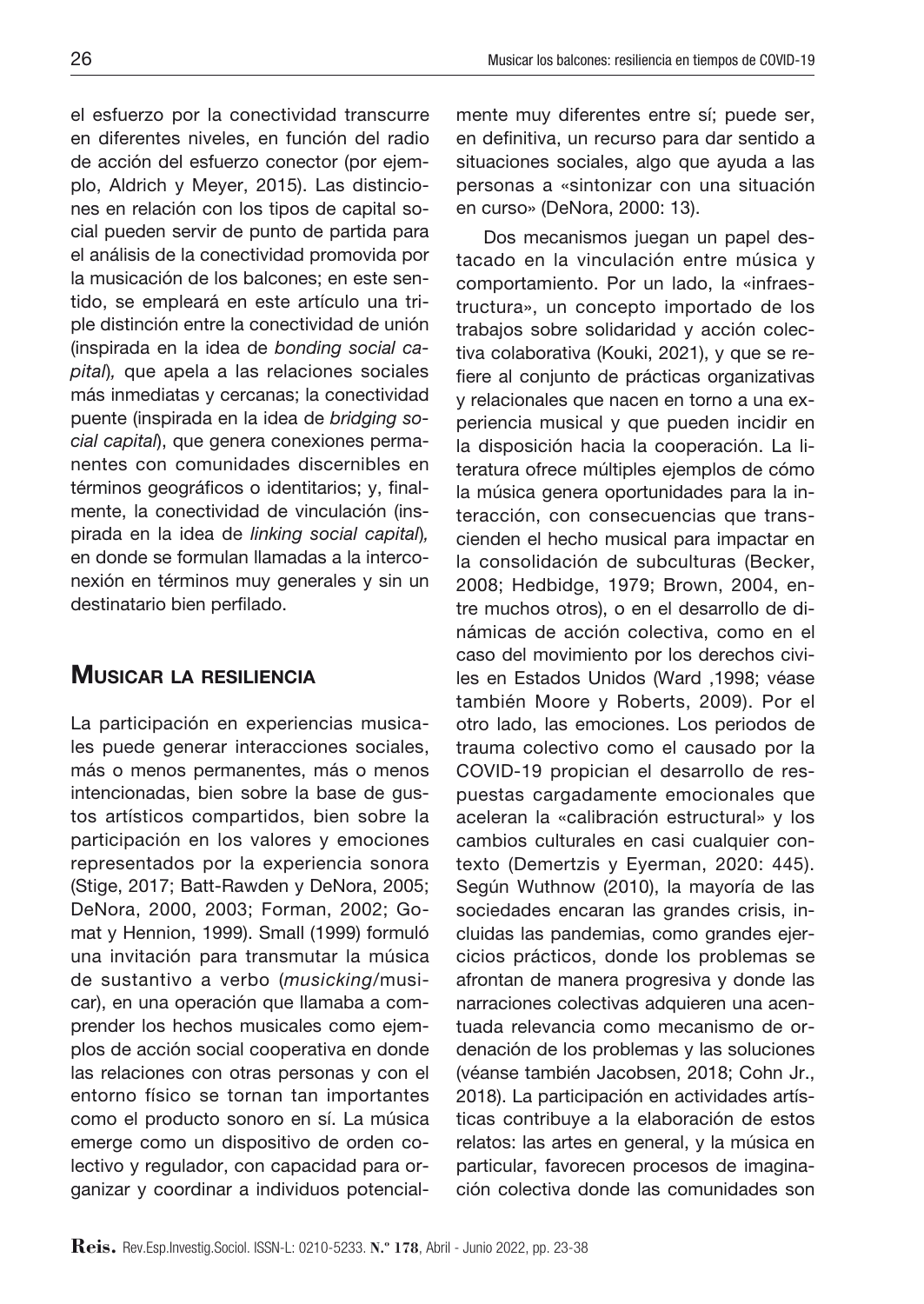creadas y recreadas en narrativas que potencian los elementos de cohesión, y que, por lo tanto, permiten neutralizar elementos divisorios tales como las diferencias políticas o ideológicas (Vaart, 2018; Brice y Fernández, 2017; Anwar, 2011). En otras palabras, la música permite la creación de comunidades emocionales (Bericat, 2016), espacios donde la reproducción y las transmisiones de emociones cimientan nuevas relaciones de confianza. Las emociones asociadas a la música forjan vínculos basados en combinaciones cambiantes de memoria, identidad y expectativas de futuro, en secuencias donde el individuo encuentra nuevas maneras para sortear las barreras de la desconfianza (Eyerman, 2002; Eyerman y Jamison, 1998). En definitiva, el disfrute de música durante los confinamientos domiciliarios ha funcionado como un poderoso inductor emocional, con consecuencias tanto en las experiencias individuales con la ansiedad y el estrés, como con la disposición hacia la atención a los problemas compartidos (Centeno *et al.*, 2021).

Más adelante se ilustrará en qué medida la musicación de los balcones estimuló la conectividad. El deseo de construir redes de solidaridad y apoyo explica en buena medida la decisión de interpretar música desde ventanas y balcones, un deseo que permitió el establecimiento de lazos con familiares y vecinos, pero también con la sociedad en su conjunto. Adicionalmente, el análisis de la musicación de los balcones ilustra la existencia de dos elementos que complementan la disposición a la conectividad y dan sentido a las respuestas resilientes. Por un lado, un elemento «agencial*»*, asociado a los discursos que demuestran una voluntad de recuperación, una dirección en la acción asociada a las capacidades innatas del grupo. Por el otro, un elemento «identitario*»,* asociado a la potenciación de sentimientos de identificación colectiva, a veces con asociaciones con identidades territoriales preexistentes,

y que emerge como resultado de las llamadas a la conectividad y el empoderamiento colectivo. La combinación de los tres elementos (conector, agencial e identitario) permite vislumbrar la resiliencia social como un proceso interactivo y complejo, en el que la progresiva conectividad favorece relaciones de confianza que derivan en nuevas narrativas sobre las capacidades del grupo al que se pertenece; la participación en estas dinámicas capacita al grupo no solamente a capear el temporal a corto plazo, sino que le motiva a trabajar para la recuperación de la vida anterior a la crisis.

## **METODOLOGÍA**

Este artículo descansa en datos recabados tras 42 entrevistas semiestructuradas, a personas que interpretaron o pusieron música desde sus balcones y ventanas los meses de marzo y abril de 2020. El conjunto de entrevistas corresponde a más de 30 horas de transcripción. Se ha analizado también un importante volumen de prensa local, en la búsqueda de ejemplos de musicación. Las entrevistas fueron telefónicas o por videoconferencia. Se emplearon llamamientos en redes sociales (Facebook, Instagram y Twitter), ampliándose la muestra a partir de la información obtenida por las primeras personas entrevistadas. Este esfuerzo permitió la elaboración de un listado de 150 personas que habían musicado los balcones durante el confinamiento. El análisis sigue los principios rectores de la teoría fundamentada, en donde se procede de manera inductiva para construir categorías que resuman un conjunto complejo de datos (Trinidad, Carrero y Soriano, 2006). Partiendo de una codificación del material realizada de manera autónoma por cada uno de los dos autores del artículo a partir de las primeras 30 entrevistas, y tras una revisión de esta primera codificación de manera cruzada, se generó un sistema de ca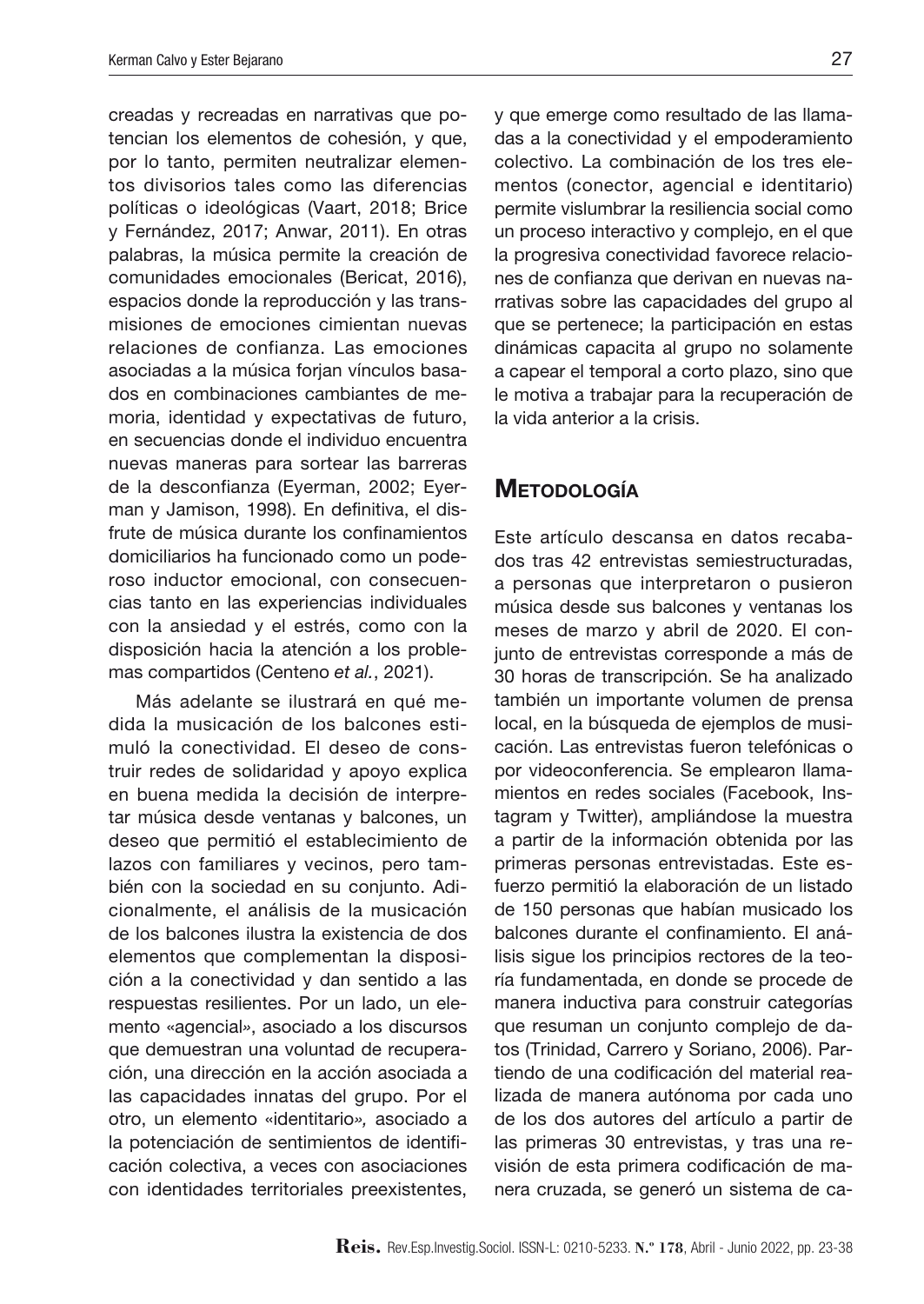tegorías que permitían diferenciar entre tres grandes espacios de análisis: en primer lugar, las particularidades de los diferentes perfiles de intérpretes; en segundo lugar, el conjunto de motivaciones para la musicación; y finalmente, las narrativas desplegadas para dar sentido a dicha práctica. El sistema de categorías que permitía explorar estos tres espacios fue sucesivamente aplicado a las restantes entrevistas, hasta que la percepción de saturación teórica aconsejó poner fin al proceso de recogida de información. Las secciones restantes de este artículo resumen los aprendizajes obtenidos en los tres espacios de análisis.

La muestra, sin duda, adolece de limitaciones; por ejemplo, la muestra está escorada hacia informantes con perfiles en redes sociales. No obstante, se defiende la fortaleza y originalidad de los datos obtenidos. En primer lugar, por el importante tamaño de la muestra, que incorpora un volumen de participantes reconocido como suficiente en estudios de corte cualitativo. En segundo lugar, por la extraordinaria oportunidad que brinda el desarrollo de una investigación precisamente en el mismo momento en el que el fenómeno tiene lugar; esta circunstancia palía en buena medida el problema de la representación de acontecimientos pasados sobre la base de las experiencias presentes. En el caso de la musicación de los balcones, la evolución de la pandemia, y en particular la constatación del altísimo número de personas que fallecían día a día a causa de la COVID-19, podía llevar a algunos informantes a representar retrospectivamente la música en los balcones, quizá, como una falta de respeto, un acto que no tenía en mente el sufrimiento de muchas familias (pero que no era visto de esa manera en el momento en el que se dio comienzo a las audiciones desde balcones y ventanas).

Se ha de realizar un comentario adicional sobre la postura normativa que guía esta investigación. Se parte de la consideración de las pandemias como un tema de investigación «delicado» (*sensitive topic,* en la terminología de Lee, 1993: 4). Por esa razón, se planteó el acceso a las personas informantes a partir de los principios de confianza, responsabilidad y reciprocidad (McCosker, Barnard y Gerber, 2001). Sin conocer previamente las circunstancias en las que se estaba viviendo el confinamiento, se invitó a las personas entrevistadas a exponer su discurso en un clima de confianza, insistiendo de manera frecuente en la posibilidad de interrupción. Se erradicó cualquier práctica que pudiera llevar a la persona entrevistada a sospechar que se estaba desconfiando de las motivaciones expresadas para justificar la musicación. También se evitaron preguntas que pudieran sugerir una puesta en cuestión de la destreza o pericia técnica de los intérpretes. Para honrar el principio de la reciprocidad, se ofreció a las personas participantes obtener copia de los resultados de esta investigación, así como cualquier otra asistencia que pudieran necesitar en relación con la comprensión de la dimensión social de la pandemia.

# ¿Quién musica los balcones?

Las expresiones de la musicación de los balcones variaron según el contexto, y también a medida que el confinamiento se alargaba. Se fue ampliando el abanico de intérpretes a medida que la música desempeñaba funciones cada vez más ajustadas a efemérides locales, acontecimientos nacionales o peticiones vecinales. El repertorio se ajustó a cada contexto, reflejando la propia pericia de los intérpretes, pero también una búsqueda de aquellas melodías que pudieran «elevar los ánimos», «hacer que los chavales se quedaran a escuchar», o «permitieran olvidar las penurias del encierro». Muchos intérpretes de música clásica y regional vieron la ocasión de promocionar melodías y sonidos que normalmente tienen menos eco en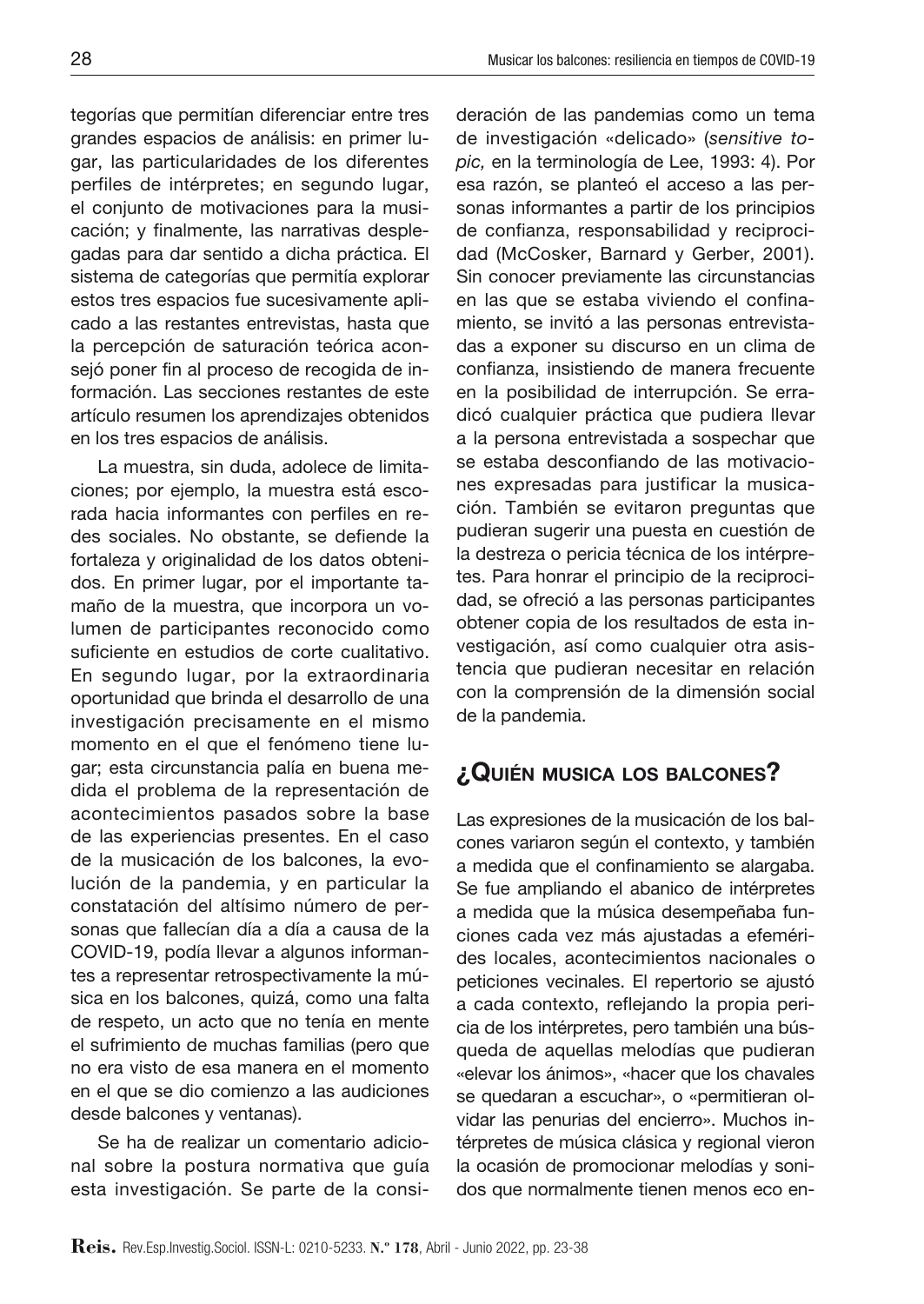tre el público mayoritario. La larga duración del confinamiento inspiró cierta experimentación en algunas ocasiones, como fue la interpretación de la canción «Resistiré» con instrumentos regionales. En algunas ocasiones el fenómeno encontró el espaldarazo de organizaciones cívicas o corporaciones locales, como es el caso del ayuntamiento de Getxo, que organizó el concurso «*Getxoko balkoiak* - Balcones de Getxo», o la Peña Flamenca Castreña, que organizó su «Concurso de Saetas en los Balcones». El análisis de la muestra de participantes que se explota aquí, pero también la observación de la musicación de los balcones, tal y como ha sido presentada en los medios de comunicación y en redes sociales, permite presentar una distinción entre cuatro perfiles de intérpretes (tabla 1).

Tabla 1. *Perfil de intérpretes*

|               | Hombres | <b>Mujeres</b> | Total |
|---------------|---------|----------------|-------|
| DJ.           |         |                |       |
| Profesionales |         | З              |       |
| Amateurs      | 9       | 5              | 14    |
| Profesores    | 5       |                | 14    |
| Total         | 25      | 17             | 42    |

*Fuente:* Elaboración propia.

Los DJ son el primer grupo identificado en la tabla 1. La disposición hacia el entretenimiento es su seña de identidad: «La labor del DJ no es meramente la selección de buenas canciones, su tarea sobre todo es la de generar el ambiente correcto, entendiendo las emociones de un grupo de gente y dirigiéndolas hacia el lugar adecuado» (Brewster y Broughton, 2014: 4). Los DJ, una profesión por lo general muy masculinizada, protagonizaron una decidida apuesta por lo lúdico, con un discurso menos intenso en clave de conectividad comunitaria o resistencia colectiva. Ellos organizaron largas sesiones, en algunas ocasiones cercanas a la hora de duración (las audiciones en el resto de los grupos no superaban los 15 minutos), y en muchos casos vinculadas con celebraciones vecinales y familiares (cumpleaños y otras efemérides). De manera más decidida que los restantes grupos, los DJ incorporaron el elemento performativo, recurriendo a juegos de luces, focos y proyectores. Este grupo estaba particularmente atento a la gestión del contenido en redes sociales: «Ahora tengo las redes bastante activas, la información de las redes sociales ha cambiado mucho de cómo las utilizaba antes a ahora ha variado totalmente» (E. 4); o también,

he pasado de tener ciento y pico personas a tener mil y pico seguidores […] las redes sociales ardían, pensaba que lo hacía más para el entorno, para esas 200 o 300 personas y que se iba a quedar ahí […] no estoy pensando ni en fama ni en eso, no lo quiero ver ni de cerca (E. 1).

El grupo de los músicos profesionales engloba a intérpretes con niveles de destreza artística que les capacitan para el desarrollo de actividades profesionales vinculadas con la música. Destacaron cantantes profesionales líricos, pero también integrantes de orquestas sinfónicas o bandas municipales, así como intérpretes de géneros musicales con amplio seguimiento entre el público generalista. La muestra aquí explotada incluye algunos músicos con un importante reconocimiento popular. Los músicos profesionales (y también los *amateurs*) convergieron en destacar la espontaneidad de sus decisiones. En su mayor parte, los intérpretes no entendían su música como una emulación de lo que ocurría ya en Italia. Muy al contrario, se insistía en la representación de estos rituales como una reacción espontánea, no planeada, «visceral», que era «resultado del momento»; en palabras de un músico entrevistado,

sí que había visto algún vídeo, pero no me di cuenta de que lo estuvieran haciendo primero en Italia […] hubo otras personas aquí en Zamora que sí salieron, músicos de bandas un día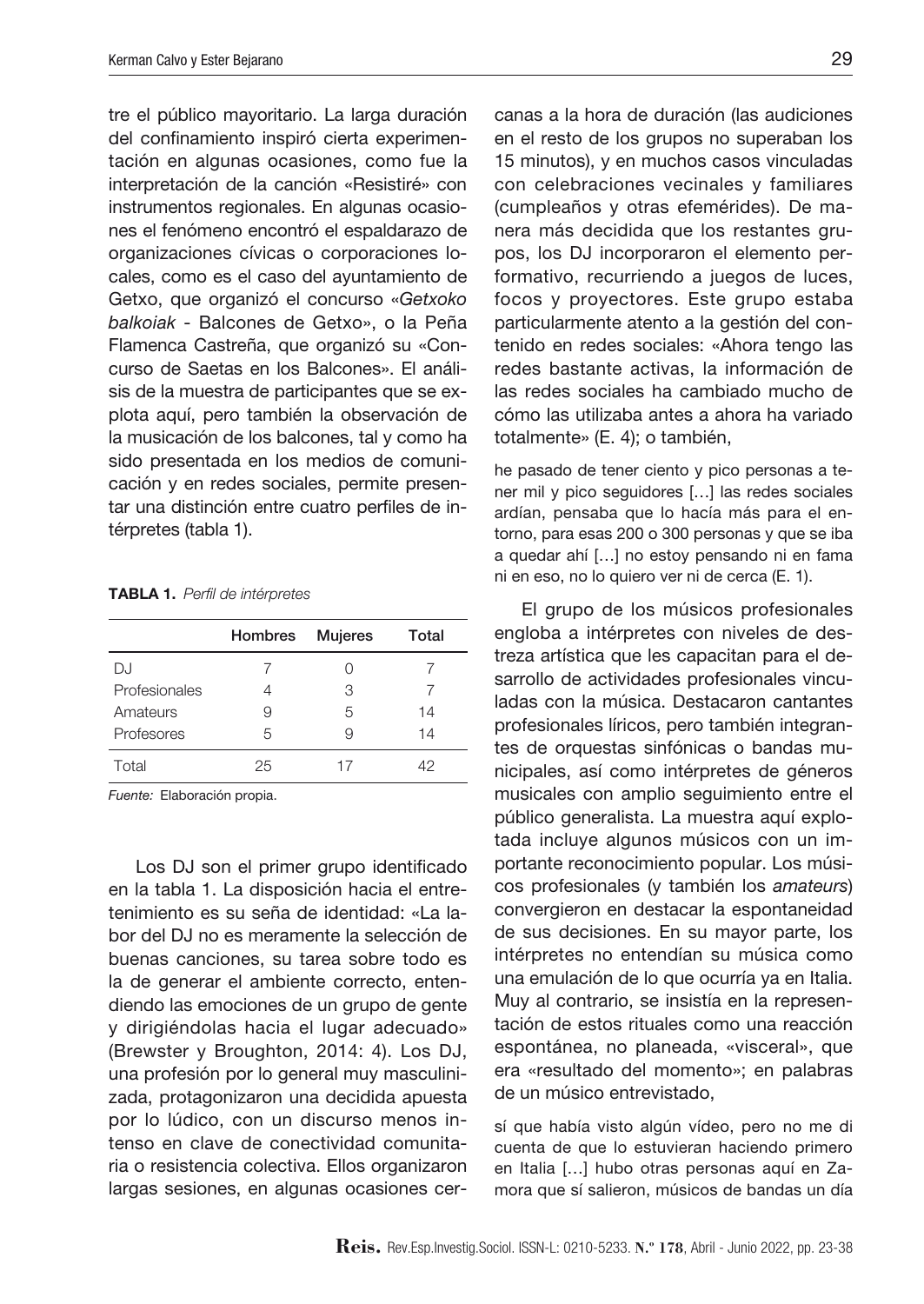[...] nosotros fue porque ya que pone el himno un vecino con el altavoz y la gente aplaude, pues ¿por qué no probamos a hacerlo nosotros? (E. 34).

De manera más acentuada que los otros tres grupos, los músicos profesionales invitaron a vecinos y seguidores en redes a sugerir piezas para su posterior interpretación:

Es impresionante, lo más bonito que puede haber porque es gente que la mayoría no conoce la ópera ni el género lírico, no conocen lo que es una voz sin amplificar, en directo, sin que esté tratado, el primer día fue espectacular porque no se lo esperaba nadie y ahora ya me piden canciones (E. 18).

Asimismo, es característico de este grupo la justificación de su práctica musical como una defensa genérica del valor social de la cultura y las artes. Como señala una soprano profesional, «es un rato que mis vecinos salen, escuchan música en directo y pongo en valor la música que en esta sociedad está desnortada, yo creo que ese ratito que salgo, se pone en valor» (E. 38).

O también una intérprete instrumental de reconocida trayectoria en el ámbito de la música tradicional gallega:

Como en este país la cultura no está valorada, pues también que la gente pues que vea que hay que apoyar la cultura […] nosotros los artistas tenemos un trabajo que es muy precario, que está en la cuerda floja, que luego cuando todo esto acabe, a ver si vuelven a los teatros, a consumir cultura de la forma que sea (E. 19).

El tercer grupo corresponde a los músicos no profesionales, estudiantes de instrumentos de viento, personas con conocimientos rudimentarios de guitarra, pianistas o cantantes *amateurs* que prestan escasa atención al reconocimiento o valoración «artística» y que, por el contrario, vinculan sus interpretaciones (presentadas como «espontáneas», «naturales» y «cercanas») en clave social: para «entretener», «romper el silencio», o «lanzar el mensaje de que no estamos solas». Se podría trazar un paralelismo entre este grupo y los «artistas *folk»* definidos por Becker (2008: 284) como personas que desempeñan un trabajo artístico «que hace gente común en el transcurso de una vida común» y que se despliega para ayudar a los demás. La mayoría de estos intérpretes apostaron por la sencillez en la puesta en escena: «Me da vergüenza que sea algo teatralizado, es una cosa natural que hacemos en plan de patio de comunidad» (E. 8). Afirmaciones de este tipo sugieren un esfuerzo decidido por desligar la musicación del reconocimiento social, llegándose a prácticas un tanto extremas, como cantar a oscuras: «Canto siempre con la luz apagada, porque yo no busco popularidad ni busco *followers* ni busco nada, busco entretener un poco a esas personas» (E. 19).

El último grupo hace referencia a los profesionales de la enseñanza musical. En una aparente aceptación de los postulados de Becker (2008) sobre las tensiones entre «artes» y «oficios», muchos de estos profesionales de la enseñanza musical se revuelven ante la etiqueta de «músicos», prefiriendo denominaciones que insistan en su labor docente. Este es también un grupo con motivaciones complejas, en donde se mezcla el deseo de dar continuidad a la labor docente con las respuestas a las presiones de su propio grupo. La participación de los profesores de música en actividades artísticas durante el confinamiento parece estar fuertemente relacionada con las obligaciones asociadas a los «retos virales»; es decir, desafíos colectivos, lanzados entre profesores y por profesores, en los que emerge la obligación de colaborar. Se puede mencionar la iniciativa de la Confederación de Asociaciones de Educación Musical (COAEM), #musicaviral, que vinculaba a profesores de música a interpretar diariamente una pieza a las 19:00 horas desde sus balcones o ventanas. Comenzó el 15 de marzo interpretando el «Himno de la Alegría (Sinfonía n.º 9 de Beethoven)» y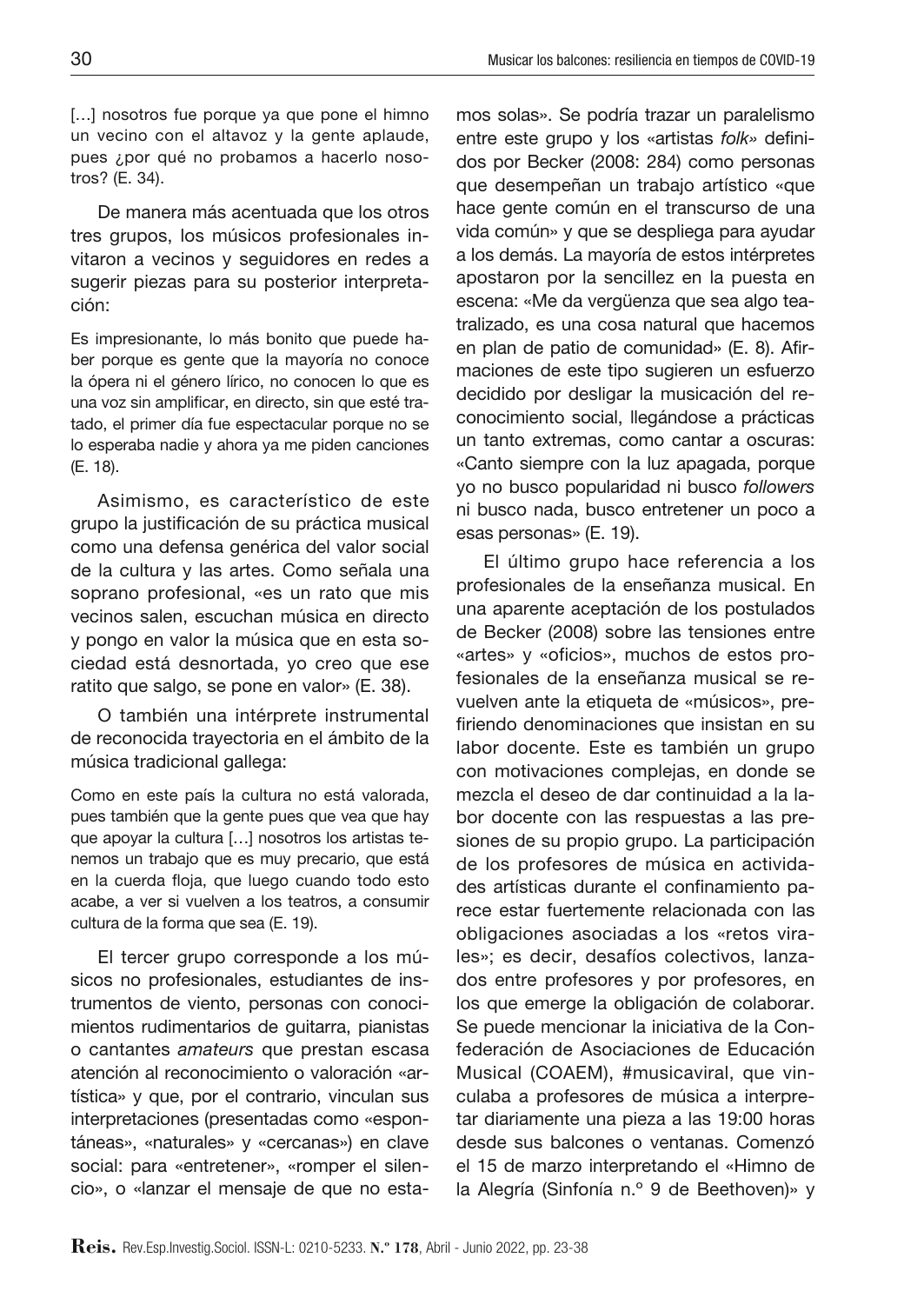se dio por terminada el 17 de mayo, con el tema de Rosendo «Agradecido».

Como se ha podido ver, la musicación de los balcones respondió en muchas ocasiones a motivaciones de corte personal, asociadas con el entretenimiento, la necesidad de continuar con la práctica del instrumento musical, o el deseo de rendir homenaje a familiares queridos. Como señaló un entrevistado,

fue el Día del Padre que empezaba mi semana de librar y mi plan era irme a casa y estar con mi padre y lo típico que te pones un poco con la morriña y me salió tocar la canción de «La vida es bella», como es así la relación del padre con el hijo, me puse ñoña y era para él (E. 5).

Raramente las motivaciones tenían que ver con la promoción profesional o con el fortalecimiento del perfil en redes sociales. No obstante, el aspecto realmente interesante de la musicación de los balcones es la existencia de un segundo grupo de motivaciones, que razonan la práctica artística en clave colectiva. Abundan las narrativas que apelan a la ayuda al vecindario, a la colaboración con un clima emocional esperanzador, así como con la reivindicación del valor social de la cultura y la identidad nacional como anclajes a partir de los cuales elaborar una respuesta positiva ante la crisis. La existencia de este tipo de motivaciones invita al estudio de la práctica rutinaria de compartir música desde la privacidad del hogar desde una perspectiva nueva, que acepte plenamente la inscripción de esta experiencia artística en un contexto de profunda crisis social, así como en una determinada estructura valorativa. El objetivo, se ha de insistir, no radica en restar valor al disfrute sensorial de esta música; todo apunta a que fue esta una música interpretada y escuchada con particular gusto. El análisis social, sin embargo, permite añadir una dimensión adicional a la observación de cualquier práctica artística, evidenciando su capacidad para organizar el comportamiento de grandes grupos sociales.

#### Balcones, música y conectividad social

La musicación de los balcones ejemplifica un tipo de reacción social ante una pandemia, en donde la creación de un espacio emocional se combina con la promoción de nuevos valores, así como con el establecimiento de estructuras más o menos estables de asistencia mutua. Las comunidades emocionales en torno a la música dibujaban formas de interconexión que neutralizaban, al menos en parte, los impulsos a la división asociados a los conflictos en torno a la política o la valoración de las respuestas de las autoridades ante el avance de la pandemia. Como se ha comentado anteriormente, no se puede afirmar que la musicación de los balcones estuviera exclusivamente inspirada en una disposición solidaria y comunitaria. En prácticamente todos los casos se reconocía el elemento «egoísta» de la acción, con motivaciones asociadas al entretenimiento o la necesidad de continuar con la práctica musical: «Es una rutina que me viene bien para distraerme» (E. 32); «tengo al peque entretenido con el reto de hacer todos los días algo, una canción, me ayuda […]» (E. 1); interpretar o pinchar servía como vía de escape «para evadirnos en casa de la realidad» (E. 36). La prensa local vizcaína recogía las declaraciones de una profesora de música:

Yo doy clases de *txistu2*, tengo a 17 personas de distintos niveles y Javi está aprendiendo. Entonces, como vamos a estar un tiempo sin ensayar, me daba no sé qué que estuviera sin tocar, así que le dije que íbamos a dar las clases desde el balcón3.

La musicación de los balcones, sin embargo, estuvo también inspirada por una firme determinación hacia la conectividad. La interpretación de piezas en los balcones, en

<sup>2</sup> El txistu es un instrumento de viento tradicional vasco.

<sup>3</sup> [https://www.deia.eus/bizkaia/eskuinaldea/2020/03/21/](https://www.deia.eus/bizkaia/eskuinaldea/2020/03/21/txistu-rompe-monotonia-durante-tardes/1025977.html) [txistu-rompe-monotonia-durante-tardes/1025977.html,](https://www.deia.eus/bizkaia/eskuinaldea/2020/03/21/txistu-rompe-monotonia-durante-tardes/1025977.html) acceso el 16 de noviembre de 2020.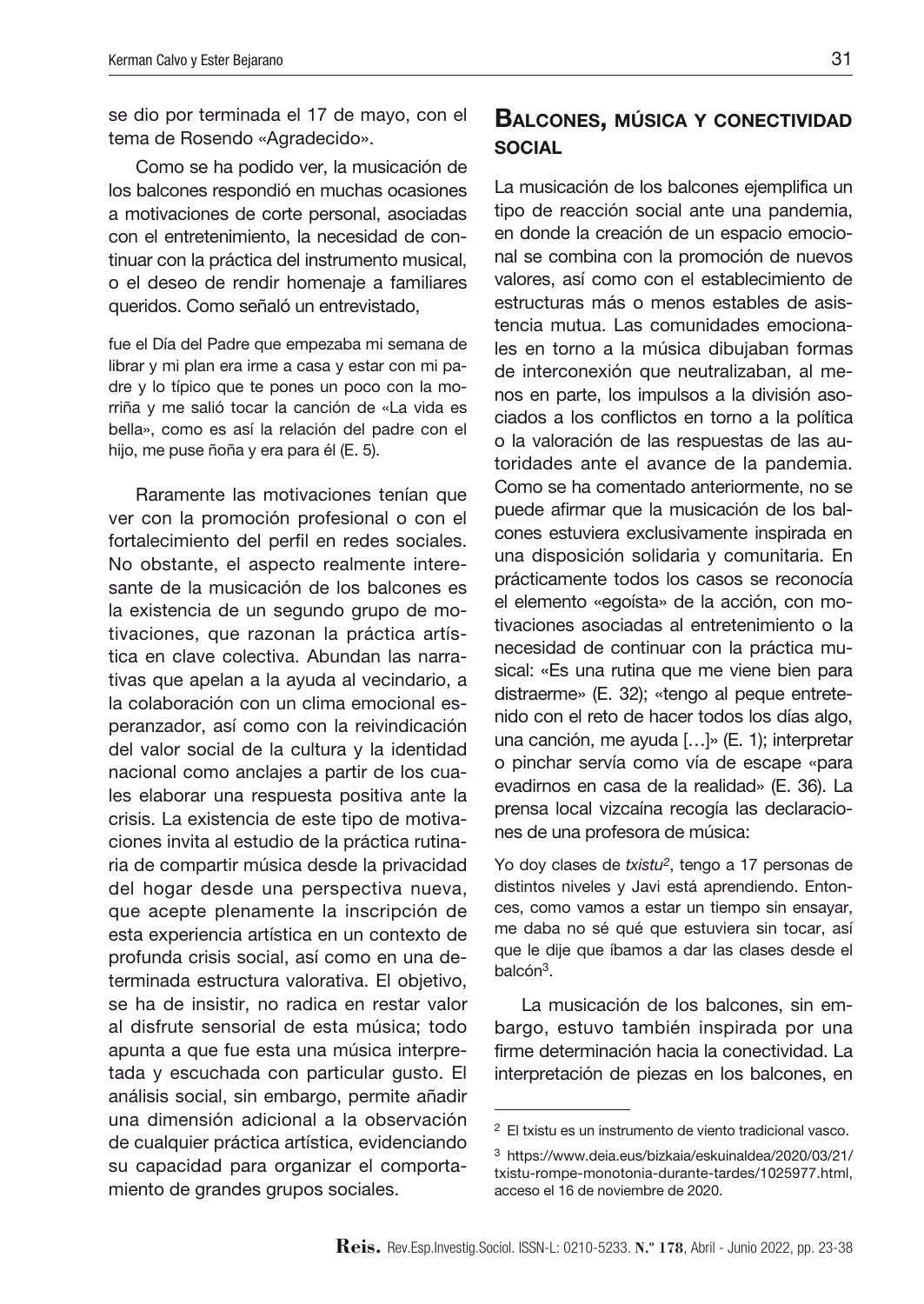un primer nivel, ayudó a consolidar aquellas redes ya existentes, en donde se tejían relaciones con familiares y amistades muy cercanas; este es el proceso que podría ser presentado como conectividad de unión. El ritual diario de interpretar música en el balcón funcionó como instrumento de unión con «los suyos». Por un lado, promovía una cercanía que reforzaba el sentimiento de unidad ante la crisis, colaborando en la salud anímica de familiares y convivientes: «La idea era que no decayera el ánimo de mis hijas y para no venirme yo abajo» (E. 3). Por el otro lado, servía de oportunidad directa para tomar la temperatura emocional de las redes familiares y personales más cercanas, quienes en muchos casos disfrutaban de la música a través de las redes sociales:

Lo hago como un acto de generosidad para que la gente lo disfrute conmigo, pero también es un punto de egoísmo porque me aporta a mí la tranquilidad de saber que la gente con la que contacto diariamente está bien (E. 36).

No obstante, las redes de conectividad tejidas en torno a los balcones traspasaron la cercanía asociada a las redes preexistentes de amistades y familiares. Musicar los balcones generó un mundo social de interacción entre los intérpretes y sus vecinos, particularmente activo en el caso de los músicos, tanto profesionales como *amateurs*. Como reflejaba un periódico local vasco en referencia a un conocido artista en su localidad, «no tenía intención de empezar, pero me lo pidieron dos vecinas y la verdad es que estoy muy emocionado y agradecido por la buena aceptación que ha tenido y por los mensajes que me manda la gente».

La noticia reporta también el sentimiento de alegría del artista al conocer la buena respuesta del vecindario: «Si durante unos minutos puedo hacer más llevadero el confinamiento, ya merece la pena»4. Se puede

hablar, así, de un segundo nivel de conectividad que podríamos denominar como «puente». Los intérpretes buscaban la vinculación con vecinos que quizá no conocieran anteriormente, en un proceso interactivo en el que la asistencia continuada a la audición posibilitaba nuevas formas de comunicación antes no exploradas. Son muy frecuentes los testimonios de músicos (y algún DJ también) en los que se vincula la práctica musical con la confianza y la solidaridad; la música es representada como un acto de solidaridad hacia su entorno, que se tradujo en acciones específicas hacia sectores que se consideraron más vulnerables, los niños y los mayores: «Algo que se me da bien, voy a intentar hacer el día más ameno tanto a los niños que son los que no salen, como al resto» (E. 16). En muchas ocasiones se hablaba de la «acción social» (E. 8) de la música, de «creación de vínculos» (E. 12), denotando un tinte comunitario. Particularmente en el caso de los músicos *amateurs*, se favorece un relato crítico con la individualización «excesiva» de nuestras sociedades, lamentando un modo de vida en la ciudad en donde apenas se tiene relación con los vecinos más próximos: «Con los vecinos ha sido una experiencia única, no conocía a ningún vecino, hemos hecho hasta un grupo de Whatssap, cuando tienes un día de bajón todo el mundo anima» (E. 17).

Se afirmaría también:

Hablo incluso con gente con la que antes no solía hablar (E. 15). O también, la música me ha hecho sentir más cómoda en el confinamiento […] retomar el contacto con la música ha tenido un efecto *boomerang*: según hacía yo cosas, recibía respuestas de la gente, me dice la gente que se emociona y les ayuda emocionalmente, les ayuda a animarse (E. 31).

Integrar la música en los balcones ha contribuido al desarrollo de pequeñas estructuras de ayuda mutua, especialmente en el caso de vecindarios con personas vulnerables: «Me animé a cantar más que nada

<sup>4</sup> [https://www.diariovasco.com/tolosa-goierri/tolosa/](https://www.diariovasco.com/tolosa-goierri/tolosa/vida-musica-balcones-20200412000854-ntvo.html) [vida-musica-balcones-20200412000854-ntvo.html,](https://www.diariovasco.com/tolosa-goierri/tolosa/vida-musica-balcones-20200412000854-ntvo.html) acceso el 16 de noviembre de 2020.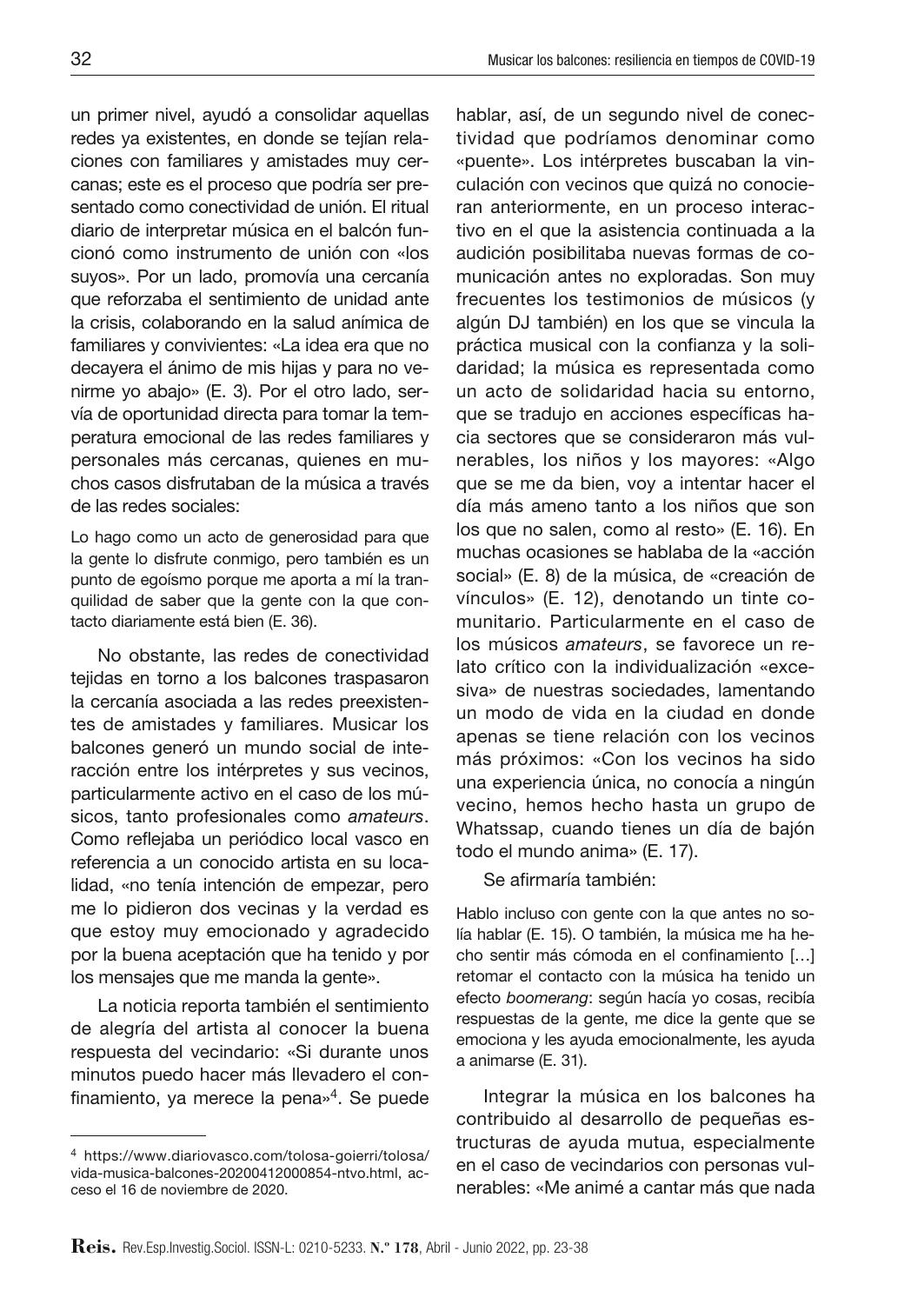por mucha gente que está sola» (E. 19); o también, «esto sirve para que se comuniquen entre ellos, así salen y así hablan y les vale de entretenimiento» (E. 9). Tras el concierto improvisado se mantenían conversaciones en las que los vecinos podían comprobar si alguien necesitaba algún tipo de ayuda: «A las 20:00 h nos reunimos, toco un par de piezas y luego nos quedamos ahí hablando de cómo estamos y la verdad que nos sentimos bien» (E. 11). Ocurría en ocasiones algo similar en la fase previa a la serenata, cuando los vecinos contactaban con los intérpretes para sugerir canciones o melodías. Muchos intérpretes acabaron formando parte de grupos de whatssap, que servirían como plataformas estables de comunicación. Como se escribía en el espacio «Historias del coronavirus», alojado en la página web del *diario.es*:

Nos vamos soltando, algunos nos conocíamos, otros no. De esta manera empieza una amistad, nos damos los teléfonos, vamos dictando los números. Esto va cogiendo forma, ya hemos creado un grupo de whatssap, no hacemos daño a nadie, respetamos los aplausos, los silencios, y después ponemos música, que cada día vamos eligiendo en el grupo […] Sin quitarle importancia a lo que está sucediendo, nos arropamos los unos a los otros<sup>5</sup>.

En definitiva, en el hábito de la audición se forjaba una sensación de unidad y resistencia: «Yo siempre digo que esto es un barco que estamos todos, ellos a mí me ayudan y yo les ayudo a ellos» (E. 3).

Por último, se ha de hacer mención a un tercer nivel de conectividad, más general, que podría definirse como de «vinculación». Aquí músicos, DJ, y en algunas ocasiones los profesionales de la enseñanza musical también, buscan trascender las limitaciones geográficas del entorno, para vincular la música con experiencias y referencias

globales. Esta búsqueda de la conexión se asocia a llamamientos a la capacidad integradora de la música: «El mundo así está unido por la música» (E. 2). Particularmente en el caso de los músicos profesionales, la conexión tomó la forma de una generalización del destinatario de la acción musical, transmutando en algunas ocasiones las referencias a la familia o al vecindario en un llamamiento genérico a «la sociedad» o a la «gente»: «Dentro de lo poco que podemos hacer y como titiriteros que somos hemos llevado un poco de alegría durante un minuto a la gente» (E. 8), «hacemos algo por los demás» (E. 17). La música en los balcones, de esta manera, adopta la función más generalista propia de las artes, entendida como acción social que va más allá del artista y su entorno para ejercer de evento social de trascendencia que excede la propia obra artística y se convierte en ejemplo y guía para la resiliencia. Muchos de los intérpretes vieron cómo su labor, en principio más íntima y circunscrita al entorno laboral, llegaba más lejos, conectando de una manera mucho más ambiciosa. Las redes sociales dotaron a los balcones de un «efecto altavoz», incrementando el radio de acción de los mismos; se tocaba o se pinchaba para los que estaban cerca físicamente, pero también se excedían los límites espaciales. La música trascendió los balcones y ventanas de cada contexto determinado para llegar, en muchas ocasiones, a lugares alejados que generaban así redes de vinculación a través de la actividad artística.

## «Juntos saldremos de esto»: música, agencia <sup>e</sup> identidad

La musicación de los balcones durante el confinamiento incorporó un elemento de optimismo hacia el futuro. Son constantes los discursos vinculados a la creencia en la potencialidad del grupo: «Algo me removió por dentro en plan esto es una ba-

<sup>5</sup> [https://www.eldiario.es/historias-del-coronavirus/](https://www.eldiario.es/historias-del-coronavirus/confinamiento_132_6043984.html) [confinamiento\\_132\\_6043984.html](https://www.eldiario.es/historias-del-coronavirus/confinamiento_132_6043984.html), acceso el 16 de noviembre de 2020.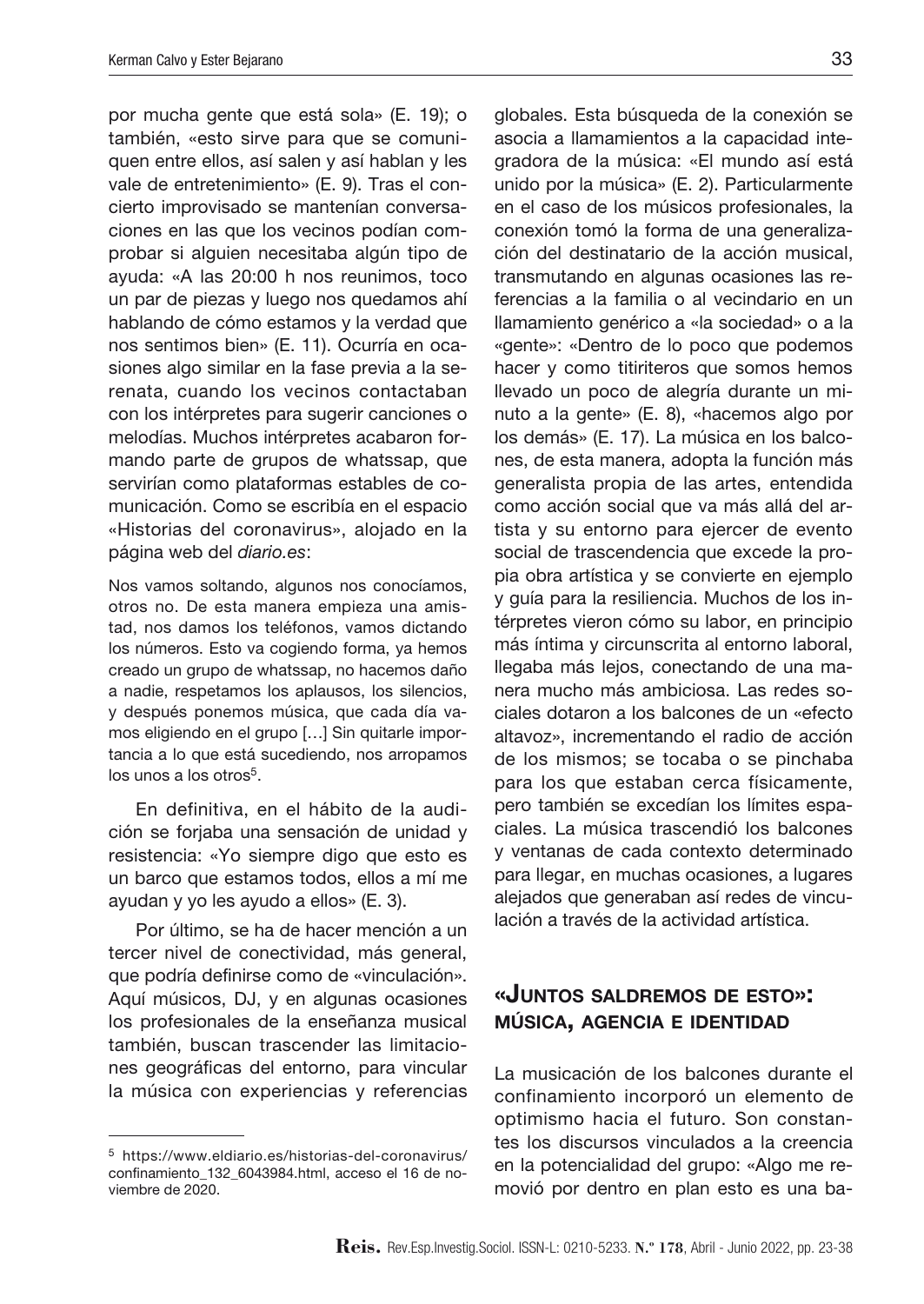talla que tenemos que ganar todos juntos, fue lo que sentí» (E. 40). Determinadas canciones se convirtieron en himnos del confinamiento, manifestando a través de sus letras la creencia en la capacidad de la comunidad para superar la situación. En España una canción del Dúo Dinámico de 1988 («Resistiré») se convierte en banda sonora de los meses de encierro. Los músicos y DJ la interpretan o «pinchan» desde los balcones de manera masiva, muchos habituándose a cerrar sus actuaciones con ella; como afirmaría un entrevistado, «es una letra representativa, es decir: claro que sí, voy a tener la suficiente fuerza para tirar p'adelante» (E.4); o también, «es un himno, hay comunión de la gente con esa canción, es la canción perfecta para el momento perfecto y representa a la gente» (E. 32). Se entienden las canciones como un «sistema de comunicación» (E. 9), son «cancionesmensaje» (E. 3) que expresan la capacidad de resistencia del ser humano. Además de «Resistiré» se señalan otras canciones como «Sobreviviré» (Mónica Naranjo), «Mi héroe» (Antonio Orozco), «I Will Survive» (Gloria Gaynor) o el «Himno de la Alegría» (Miguel Ríos). En su conjunto, este repertorio contribuye a fortalecer y dotar de vigor a la tarea de superación de la crisis: «La música da fuerza» (E. 15), «son mensajes que se adaptan al momento de venirse arriba y bueno, vamos a continuar y vamos a seguir adelante y vamos todos para adelante» (E. 4) o «la música da seguridad a muchas personas» (E. 1). De manera general, los músicos confían en la música como agente de acción que transmite la capacidad del individuo para sobreponerse ante la tragedia: «Venga, vamos a animarnos un poco con la música y no quedarnos en el aplauso, sino lanzar una serie de mensajes para motivar a la gente» (E. 4), «transmitir un mensaje con las canciones, un mensaje de impulso, de que podemos, de esperanza» (E. 31). Es una visión «activista» de la música, que trasciende el mero acompañamiento para convertirse en elemento de recuperación en situaciones de crisis. Entienden la música como expresión de resistencia y superación, un incentivo que aúna y fortalece la acción comunitaria. Los intérpretes y DJ expresan la creencia en el grupo, en su capacidad de acción, a través de las canciones y el mensaje de las mismas: «Con un mensaje de esperanza, de que vamos a poder con esto» (E. 25), «darnos valor a todos, que estamos aquí aguantando, aguantando, aguantando, es una forma de animarnos unos a otros» (E. 35).

El análisis de los discursos permite también identificar un elemento identitario, que completaría a las aportaciones de los elementos conector y agencial. La literatura defiende la capacidad de la música no solamente para representar vínculos identitarios, sino también para potenciarlos o incluso crearlos (por ejemplo, Stokes, 1997). El proceso musical estructura y refuerza las diferencias entre grupos sociales a través de las asociaciones que promueve y de los sentimientos que evoca, en una redefinición continuada tanto de las fronteras geográficas como de la relación del sujeto con el espacio físico. La música a lo largo del confinamiento ha «construido» identidad; se han generado vínculos basados en la unidad y el colectivo, en la sensación de comunidad y acción global. Así lo reflejan los entrevistados: «La música consigue unir a toda esa masa» (E. 1), «estamos todos juntos viviendo esto, no aislado cada uno en su casa, en su burbuja, sino que hay cierta sensación de que estamos los unos con los otros acompañándonos» (E. 8), «se crean vínculos más fuertes» (E. 19). Hacen referencia a nexos y alianzas en torno al grupo y la sensación de compartir con otros genera cierto alivio y maneras alternativas de observar el mundo: «La gente se relaja y se solidariza más con ciertos aspectos de la vida» (E. 12), «disminuye la diferencia entre clases sociales, es como un golpe de humanidad» (E. 17). Los músicos manifiestan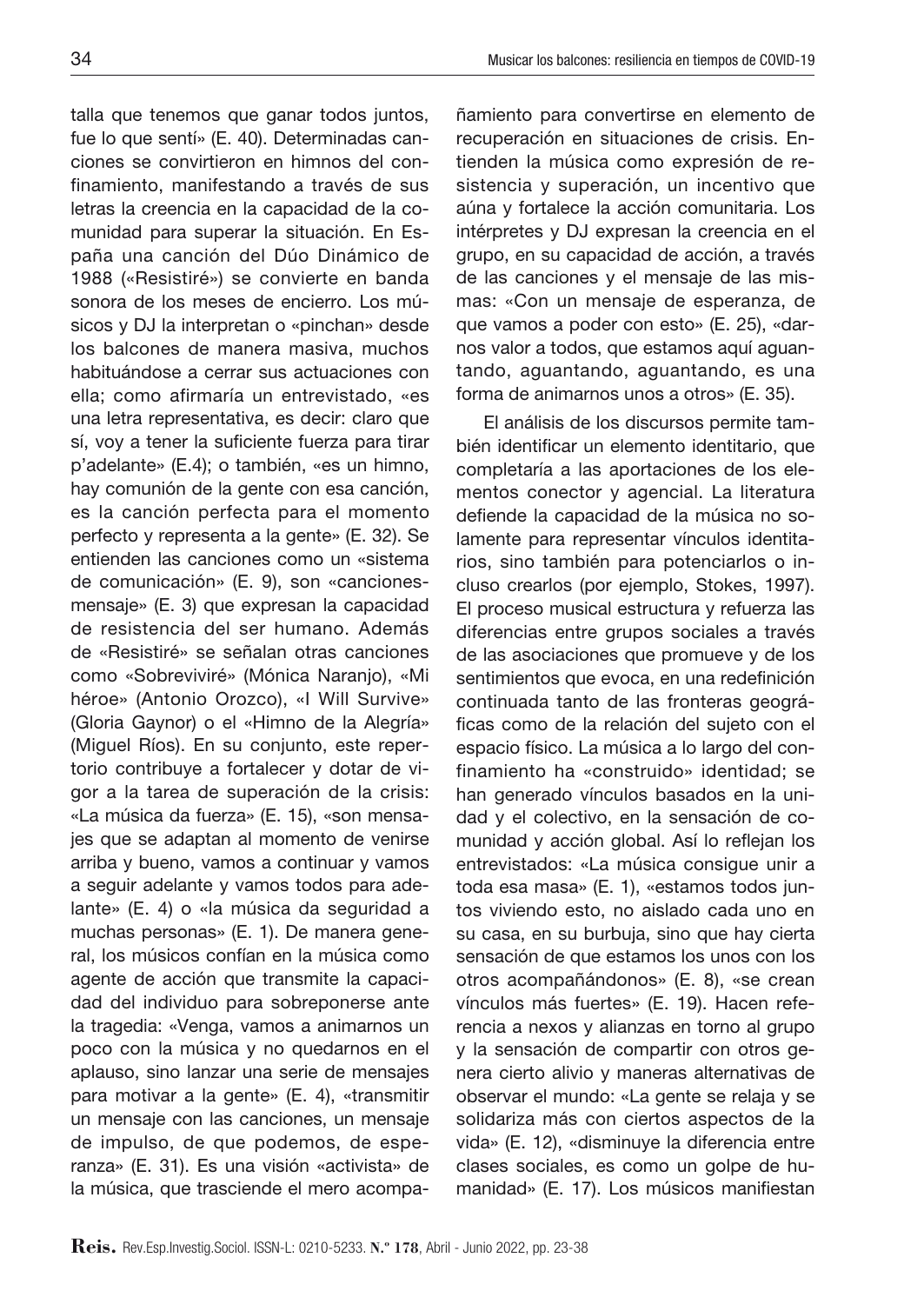la creencia en el poder colectivo de la música: «Con los aplausos se genera comunidad y después se afianza con la música» (E. 34), en tanto conformadora de identidad global que ayuda a afrontar emergencias porque forja redes y sensación de conjunto. Especialmente relevante se posiciona la comunidad vecinal, que aparece como eje colectivo básico y así lo reflejan en su discurso los entrevistados: «Se ha creado un vínculo vecinal y ya forman parte de tu círculo» (E. 12).

Las narrativas en relación con el proceso de identificación conectan poderosamente con la necesidad de superar las fracturas asociadas a la creciente polarización de la vida social y política en España. Al compartir la música en los balcones los vecinos encuentran espacios de identificación que compensan las tensiones asociadas a las diferencias ideológicas, o también a las diferentes valoraciones de la gestión gubernamental de la pandemia: «Nos ha juntado a nosotros y además nos ha alejado de las movidas y las peleas de los políticos» (E. 10). Es en esta misma línea donde podemos comprender las apelaciones a la cultura y los valores tradicionales como «puerto seguro» para la recuperación tras la crisis. En los balcones han sonado múltiples instrumentos de raigambre local: de dulzainas a gaitas y de *txistus* a tambores. Esto ha sido así no solamente en aquellas zonas con identidades nacionales fuertes (caso de Cataluña o País Vasco), sino también en otros territorios como Aragón o Castilla y León, en donde intérpretes con pericia musical en varios instrumentos elegían los instrumentos tradicionales para su concierto desde el balcón. En unas y otras, los instrumentos específicos de cada zona se han «asomado» a los balcones durante el confinamiento como una manera de valorización de «lo propio», y no necesariamente como vehículo para potenciar un proyecto político nacional: «Me gusta que la gente conozca lo suyo, yo siempre me

he dedicado a la música tradicional» (E. 37), «para que conozcan un poco nuestra cultura, la gente de fuera, ya que me ve, que lo escuchen» (E. 22). Además, se han cantado, tocado o pinchado canciones típicas de cada zona: «bilbaínadas», sevillanas, himnos locales o regionales, incluso canciones de Semana Santa asociadas a determinadas zonas con fuerte tradición de esta celebración religiosa (Zamora) se han entremezclado con el resto de repertorio. La música asociada a territorios concretos ha entrecruzado el eje artístico de la música del confinamiento, posiblemente potenciando la identidad territorial de las diferentes comunidades, pero principalmente reflejando la necesidad de buscar referentes simbólicos generalmente compartidos que puedan servir de plataforma para una pronta recuperación tras la crisis.

### **CONCLUSIONES**

En este artículo se ha presentado la musicación de los balcones como un ejemplo de resiliencia social en tiempos de crisis pandémica; la experiencia de tocar, cantar, poner música puede ser vista como una respuesta social virtuosa, con interesantes repercusiones en relación con la conectividad, el empoderamiento colectivo y, también, la construcción de la sensación de pertenencia a un grupo. La experiencia musical ha ayudado a capear con los estragos del confinamiento, y ha capacitado para vislumbrar un camino de recuperación a todo aquello perdido por la crisis. Esta música se inscribe en un contexto social complejo y cambiante, definido por el confinamiento domiciliario, en donde la sensación de trauma colectivo anima un proceso continuado de cuestionamiento de valores y principios fundamentales para la organización social, desde el saber médico hasta el valor de la seguridad, la confianza o la responsabilidad personal. Será nece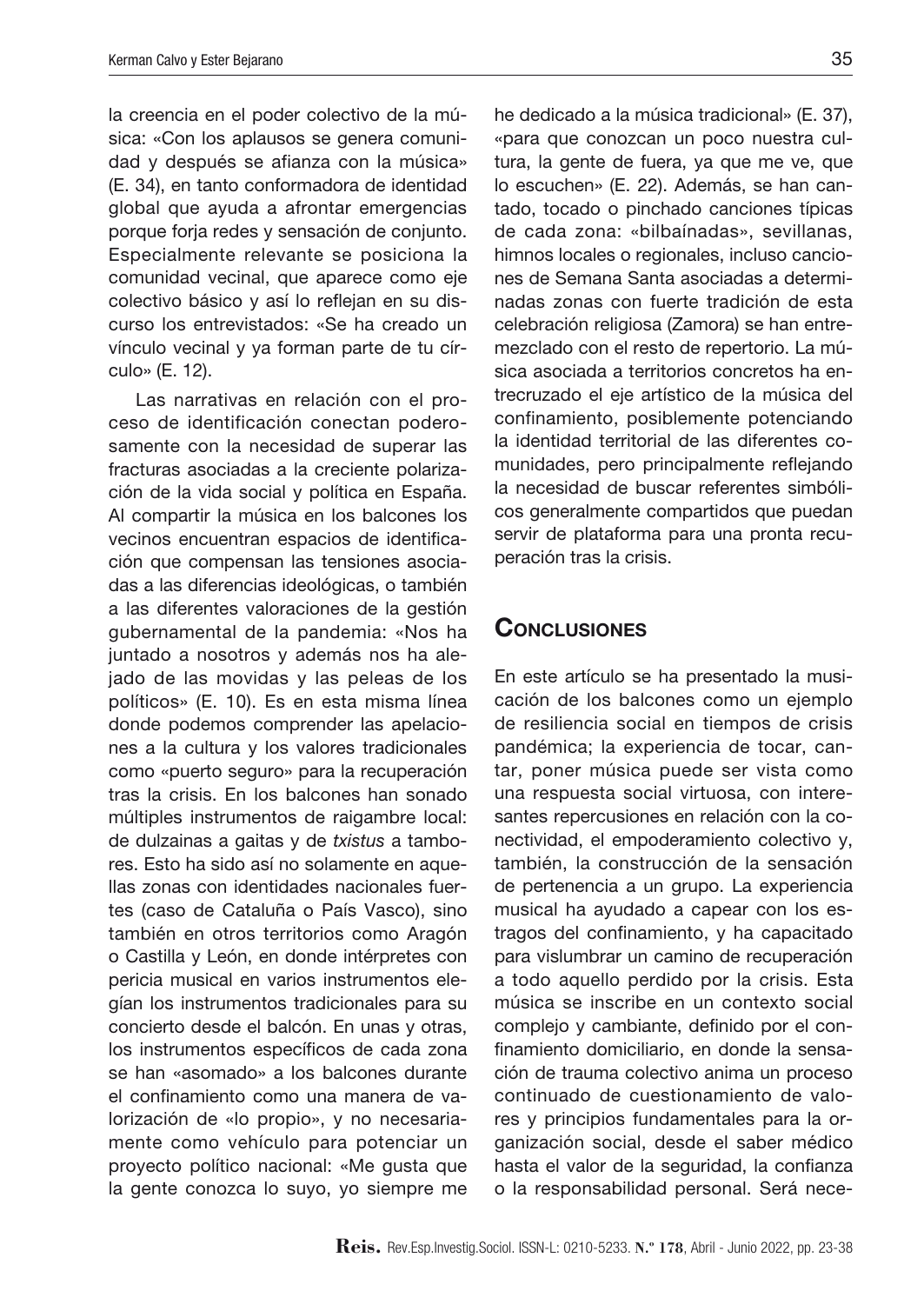sario, claro está, una mayor distancia temporal para comprobar la eficiencia de estos mecanismos resilientes. La práctica de la musicación de los balcones, sin embargo, puede sentar las bases para el desarrollo de formas de capital social, en diferentes niveles, construidas a partir de la experiencia colectiva con la dificultad, y que comienzan a manifestarse de manera estable en la forma de redes estables vecinales para la asistencia y el consuelo.

La resiliencia social es un concepto controvertido. Quizá la responsabilidad de prevenir y gestionar las grandes catástrofes no debería recaer en los grupos, sino en el propio Estado (Evans y Reid, 2014). Se podría incluso cuestionar la premisa fundamental de la idea de resiliencia, que descansa en las bondades de la situación anterior a las crisis; quizá las reacciones ante pandemias, desastres naturales o conflictos bélicos no debería consistir en un regreso a un pasado que quizá no es tan virtuoso, sino en la ideación de futuros construidos sobre premisas diferentes. Sin ignorar estas críticas, es también cierto que el esquema de la resiliencia permite afrontar el estudio de las respuestas colectivas a las catástrofes, entre las que se han de incluir las pandemias, desde un punto de vista que no se limita a constatar la capacidad de resistencia de los grupos. El análisis de la musicación de los balcones ha permitido refinar la conceptualización de la resiliencia social; junto con la confirmación del papel primordial de la conectividad, se han presentado dos dimensiones que vinculan la resiliencia con la necesidad de dotar de dirección a las estrategias frente al infortunio. Por un lado, la resiliencia está poderosamente asociada a una capacidad y deseo colectivo de empoderamiento, un elemento que apela al empuje emocional y a la reafirmación de las capacidades propias del grupo. La identificación de este componente permite establecer una conversación entre los estudios sobre resiliencia y la literatura sobre movilización social; los estudios sobre el enmarcamiento de la acción colectiva (*framing)* han señalado la relevancia del elemento agencial en la construcción de marcos para la efectiva movilización efectiva (Romanos, 2016, para una revisión). Las respuestas colectivas ante una crisis comparten con la participación en movimientos sociales y acción colectiva la necesidad de operar bajo narrativas enmarcadoras, que animan al mantenimiento del esfuerzo, y que dibujan un futuro esperanzador que está al alcance. Por el otro, la resiliencia descansa en un elemento identitario, asociado a la transformación en los valores de quienes reaccionan colectivamente ante una gran crisis, reforzando el sentimiento de pertenencia a una determinada comunidad. Los tres elementos en los que se descompone la resiliencia tienen una relación simbiótica y complementaria: la conectividad genera una disposición hacia la colectividad que favorece un nuevo sentimiento comunitario de carácter activo, beligerante ante la adversidad.

Para finalizar, se puede plantear la profunda vinculación de la musicación de los balcones con cuestiones relevantes relativas a la confianza y la cooperación. La musicación de los balcones invita a reconsiderar las imágenes de la sociedad española como una sociedad desconfiada, poco preparada para la actuación basada en la cooperación (Bruna, Masso y Neira, 2020). Sin eliminar la necesidad de desarrollar una investigación más profunda sobre los valores interpersonales de aquellos que interpretaban música, y también entre aquellos que la disfrutaban, la existencia de prácticas como la musicación de los balcones obliga a examinar el impacto de la crisis causada por la COVID-19 sobre los principios básicos que definen la vida en sociedad en España, en un esfuerzo que deberá prestar atención a la capacidad de las artes en general, y la música en particular, como mecanismo para la promoción de la solidaridad y la confianza colectivas.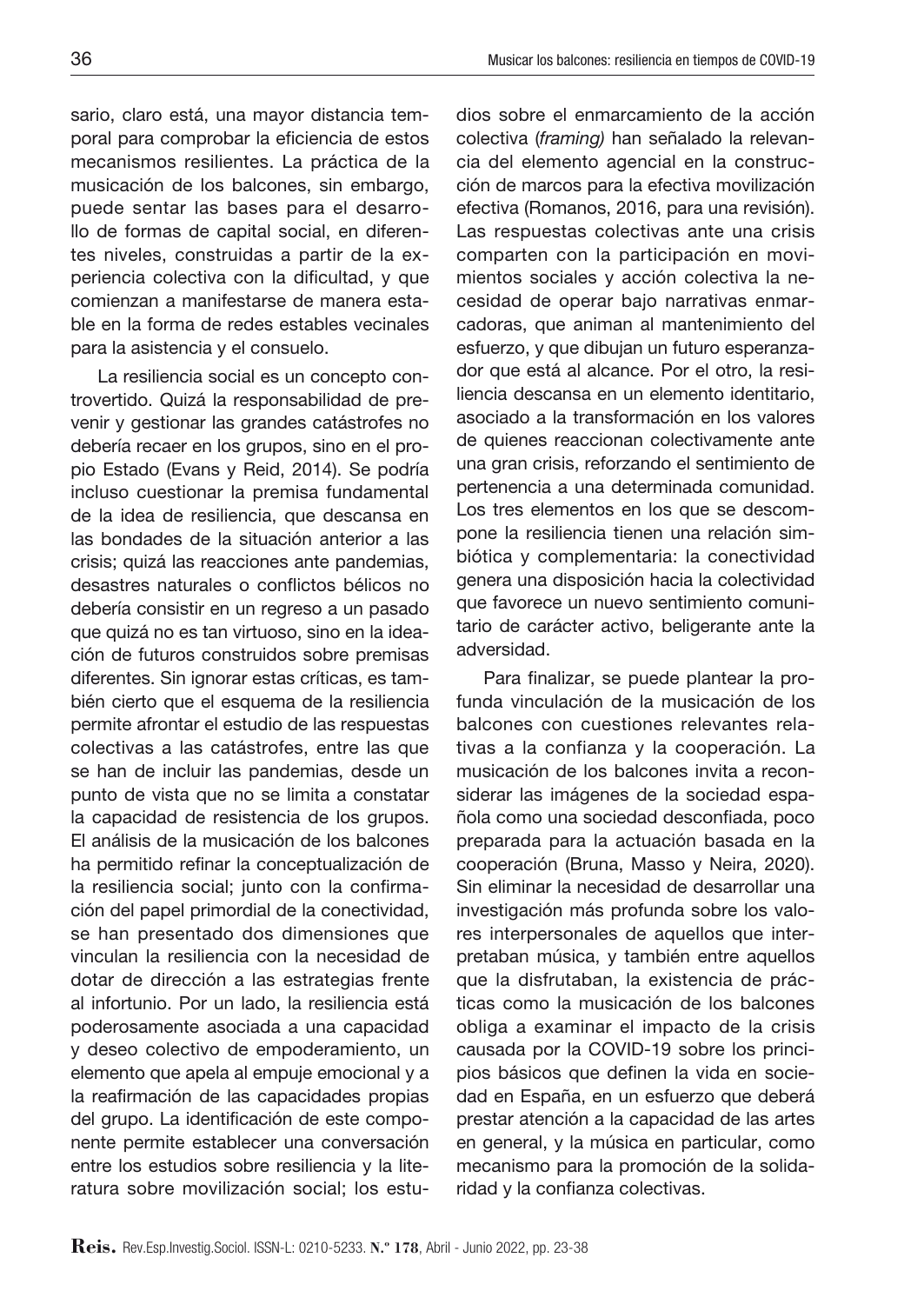# **BIBLIOGRAFÍA**

- Aldrich, Daniel P. y Meyer, Michelle (2015). «Social Capital and Community Resilience». *American Behavioral Scientist,* 59(2): 254-269. doi: 10.1177/0002764214550299
- Anwar, Julia (2011). «Rural Empowerment through the Arts: The Role of the Arts in Civic and Social Participation in the Mid-West Region of Western Australia». *Journal of Rural Studies*, 27(3): 245- 253. doi: 10.1016/j.jrurstud.2011.03.001
- Batt-Rawden, Kari y DeNora, Tia (2005). «Music and Informal Learning in Everyday Life». *Music Education Research*, 7(3): 289-304. [doi:](https://doi.org/10.1080/14613800500324507)  [10.1080/14613800500324507](https://doi.org/10.1080/14613800500324507)
- Becker, Howard S. (2008). *Los mundos del arte. Sociología del trabajo artístico*. Buenos Aires: Prometeo Libros.
- Bericat, Eduardo (2016). «The Sociology of Emotions: Four Decades of Progress». *Current Sociology,*  64(3): 491-513. doi: 10.1177/0011392115588355
- Brewster, Bill y Broughton, Frank (2014). *Last Night a DJ Saved my Life: The History of the Disc Jockey*. London: Open Road Grove/Atlantic.
- Brice, Sage y Fernández, Sheila (2017). «Riding the Tide: Socially-Engaged Art and Resilience in an Uncertain Future». En: Maarja Trell, E.; Restemeyer, B.; Bakema, M. M. y Hoven, B. van (eds.). *Governing for Resilience in Vulnerable Places*. London: Routledge.
- Brown, Timothy S. (2004). «Subcultures, Pop Music and Politics: Skinheads and "Nazi Rock" in England and Germany». *Journal of Social History,* 38(1): 157-178. Disponible en: https:// www.jstor.org/stable/3790031
- Bruna, Fernando; Masso, Matilde y Neira Gómez, Isabel (2020). «¿Importa la cultura durante una pandemia? Una aproximación a la crisis española de la COVID-19». *Revista Española de Sociología*, 29(3): 747-758. doi: 10.22325/fes/ res.2020.48
- Centeno Martín, Javier; Ortega-Sánchez, Delfín; Ignacio, Miguel y Gil, Gracia (2021). «Music as a Factor Associated with Emotional Self-Regulation: A Study on Its Relationship to Age During COVID-19 Lockdown in Spain». *Heliyon*, 7(2): e06274. [doi: 10.1016/j.heliyon.2021.](https://doi.org/10.1016/j.heliyon.2021.e06274) [e06274](https://doi.org/10.1016/j.heliyon.2021.e06274)
- Cohn Jr., Samuel K. (2018). *Epidemics: Hate and Compassion from the Plague of Athens to AIDS*. Oxford: Oxford University Press.
- Cutter, Susan L.; Barnes, Lindsey; Berry, Melissa; Burton, Christopher; Evans, Elijah; Tate, Eric y Webb, Jennifer (2008). «A Place-Based Model for Understanding Community Resilience to Natural Disasters». *Global Environmental Change,* 18(4): 598-606. doi: 10.1016/j. gloenvcha.2008.07.013
- Demertzis, Nicolas y Eyerman, Ron (2020). «Covid-19 as Cultural Trauma». *American Journal of Cultural Sociology,* 8: 428-450. doi: 10.1057/s41290-020- 00112-z
- DeNora, Tia (2000). *Music in Everyday Life*. Cambridge: Cambridge University Press. doi: 10.1017/CBO9780511489433
- DeNora, Tia (2003). «Music Sociology: Getting the Music into the Action». *British Journal of Music Education*, 20(2): 165-177.
- Elstow, Louise (2013). «Beyond Z-Cards and Grab Bags: Community Resilience in Urban Communities». *Final Report for Winston Churchill Memorial Trust,* 10(12).
- Evans, Brad y Reid, Julian (2014). *Resilient Life: The Art of Living Dangerously*. London: John Wiley & Sons.
- Eyerman, Ron (2002). «Music in Movements: Cultural Politics and Old and New Social Movements». *Qualitative Sociology,* 25(3): 443-458.
- Eyerman, Ron y Jamison, Andrew (1998). *Music and Social Movements: Mobilizing Traditions in the Twentieth Century.* Cambridge: Cambridge University Press.
- Fleming, John y Ledogar, Robert J. (2008). «Resilience, an Evolving Concept: A Review of Literature Relevant to Aboriginal Research». *Pimatisiwin,*  6(2): 7-23.
- Forman, Murray (2002). «Soundtrack to a Crisis: Music, Context, Discourse». *Television and New Media*, 3(2): 191-204.
- Gomat, Emilie y Hennion, Antoine (1999). «A Sociology of Attachment: Music Amateurs, Drug Users». *The Sociological Review*, 1: 220-247.
- Hedbidge, Dick (1979). *Subculture: The Meaning of Style*. New York: Methuen & Co., Ltd.
- Honigsbaum, Mark (2010). «The Great Dread: Cultural and Psychological Impacts and Responses to the Russian Influenza in the United Kingdom, 1889- 1893». *Social History of Medicine,* 23(2): 299-319. doi: 10.1093/shm/hkq011
- Jacobsen, Kathryn H. (2018). «Pandemics». En: Juergensmeyer, M.; Sassen, S.; Steger, M. B. y